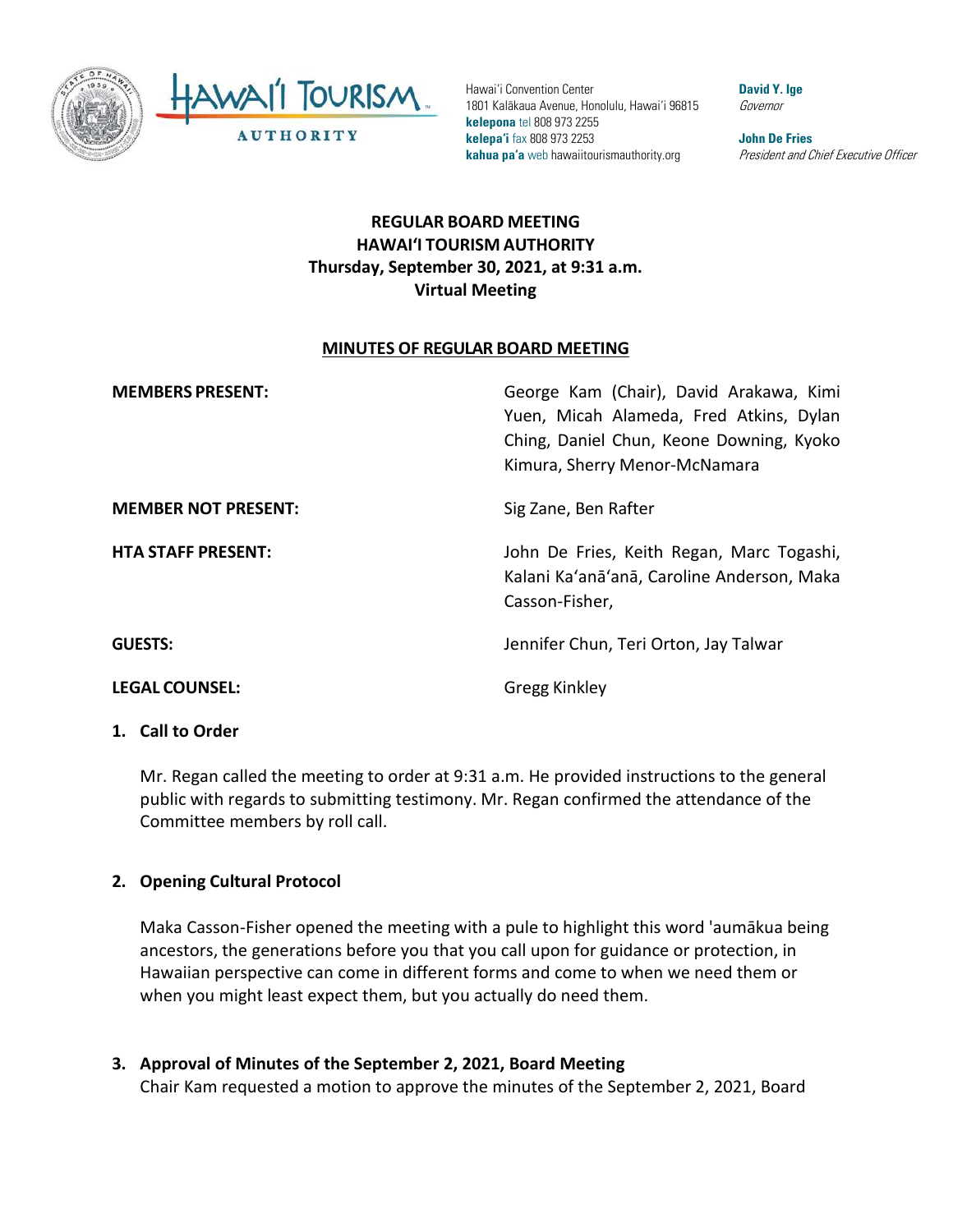Meeting. Ms. Kimura made a motion, and it was seconded by Mr. Arakawa. Mr. Regan confirmed the votes through roll call, and it was unanimously approved.

## **4. Report of Permitted Interactions at an Informational Meeting or Presentation Not Organizedby the Board Under HRS section 92-2.5(c)**

Chair Kam asked whether there were any permitted interactions and there was none.

### **5. Presentation, Discussion and Action on HTA's Financial Report for August 2021**

Mr. Regan stated that the HTA's financials that are included in the packet are consistent and very similar to the previous month's financial report that the Board reviewed and approved.

He stated that they continue to work very closely with the Budget and Finance and the Department of Accounting and General Services otherwise known as DAGS, and as it relates to the American Rescue Plan Act, funds the ARPO monies that were appropriated during the last legislative session.

He mentioned that the Tourism Special Fund, as a reminder, sunsets at the end of this calendar year and encumbrances that remain after that point in time, continue to remain available for expenditure until they are subsequently disencumbered, and that the Tourism Emergency Fund remains intact and will continue to be available. This is the \$5 million that was referenced previously in the reports and will continue to remain available to the State in the event that a Tourism Emergency is declared, and the funds are needed.

He stated that it is projected that, at this point in time, approximately \$2.3 million of unencumbered funds in the Tourism Special Fund will revert to the General Fund at the end of this calendar year and, as can be seen in the financial reports, the Tourism Federal Fund and the Convention Center Federal Fund are how we are internally tracking and accounting for the expenditure of these are ARPO monies that have been appropriated and approved for disbursement.

He turned it over to Mr. Togashi, Vice President of Finance.

Mr. Togashi stated that as of August  $31<sup>st</sup>$  there is \$67.5 million in cash and investments which represents the \$430,000 decrease from the last reported period of July. This was due to disbursements related to operational and various program expenditures, and of the \$67.5 million as Mr. Regan mentioned, \$5 million is reserved as the Emergency Fund.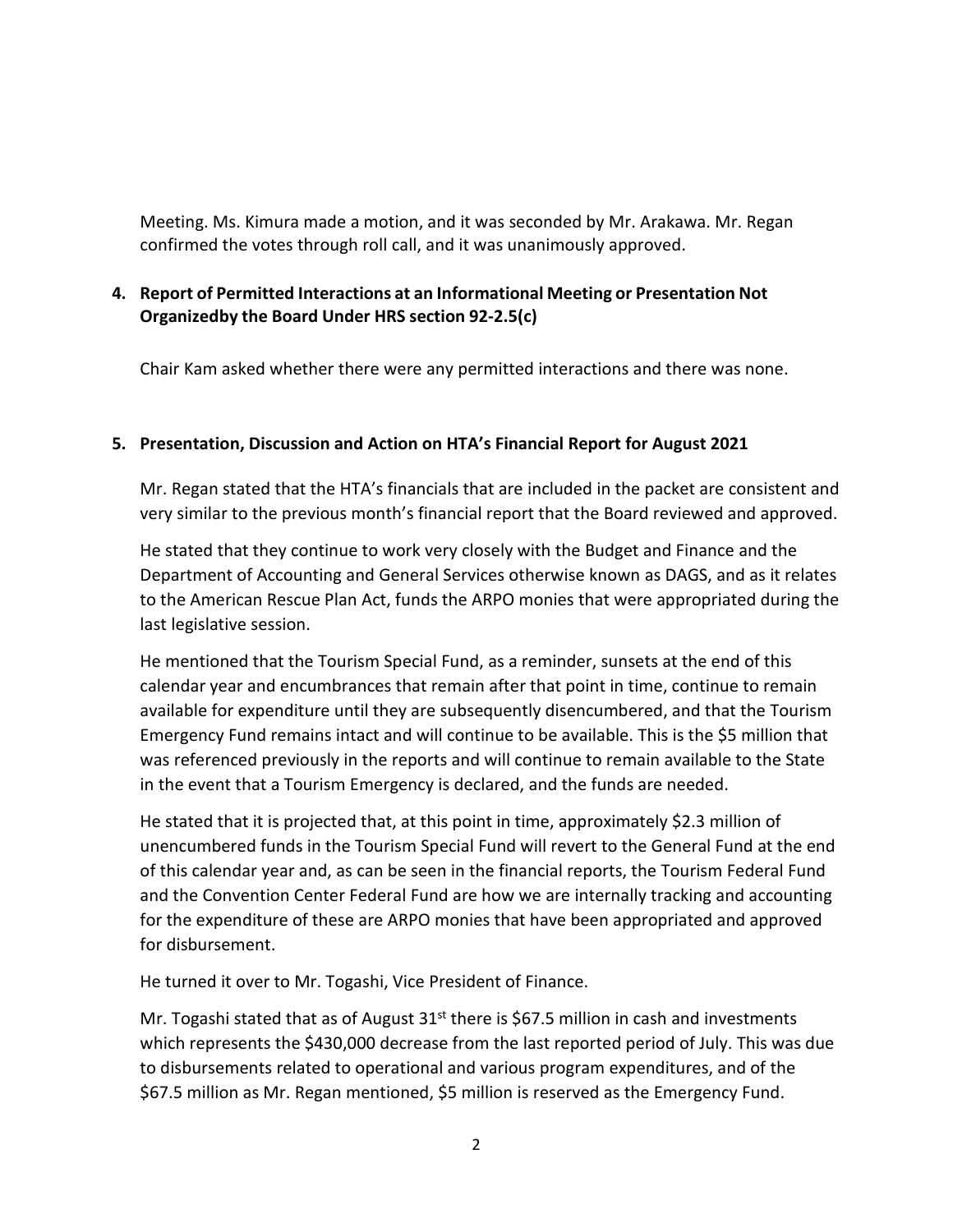He reported that \$59.8 million is encumbered toward contracts and the Tourism Special Fund will sunset on January  $1<sup>st</sup>$ , 2022.

He stated that the anticipated balance is approximately \$2.6 million of unencumbered funds that they project currently to revert back to the General Fund on January  $1<sup>st</sup>$ , 2022. There is a chart on page two of the Executive Summary that shows that progression over time from end of the last fiscal year through the anticipated January cut-off date.

Mr. Togashi stated that the new fund whose official name is the HTA CSF RF Subaward Fund, but they have referred to it as the Tourism Federal Fund or the TFF.

He reported that the Board has approved individual budget lines totaling \$32.7 million so far, this fiscal year, of which \$3.2 million has been encumbered for payroll. He stated that they have received access to that \$3.2 million and will make disbursements from it to fund payroll accordingly. He said that year to date they have made no budget reallocations.

Mr. Togashi stated that with regard to the CCESF or the Convention Center Enterprise Special Fund, which is the fund at the Convention Center has historically operated from, they have \$36.8 million in cash which is consistent with July's balance. Of that cash amount, \$35.9 million is encumbered toward contracts and most of that \$35.9 million incomes balances detailed at the bottom of page seven of the Executive Summary and represents the funds that were encumbered using FY2021 TAT restart and Board Reserve Funds.

Mr. Togashi reported that at the beginning of the fiscal year the CCESF had reserves of approximately \$870,000 which, as he previously reported, was anticipated to increase to \$5.8 million by the end of the fiscal year and that was with the deposit of Convention Center revenues. They now anticipate that balance to increase to approximately \$16.8 million by the end of this fiscal year due to receiving \$11 million in TAT that was deposited to the Convention Center Enterprise Special Fund recently in September, a few weeks ago.

For clarity purposes he stated that this year the Convention Center is receiving \$11 million in ARPO funds as well as \$11 million in TAT funds, and that receiving \$11 million in TAT all at once this early in the year marked a change in methodology for distributing that TAT, as historically that TAT was received in monthly instalments.

Mr. Togashi reported that, with regards to the Convention Center Federal Fund, the Board approved a \$490,000 budget for payroll which was encumbered in July, and so they are planning on spending that money towards that effort.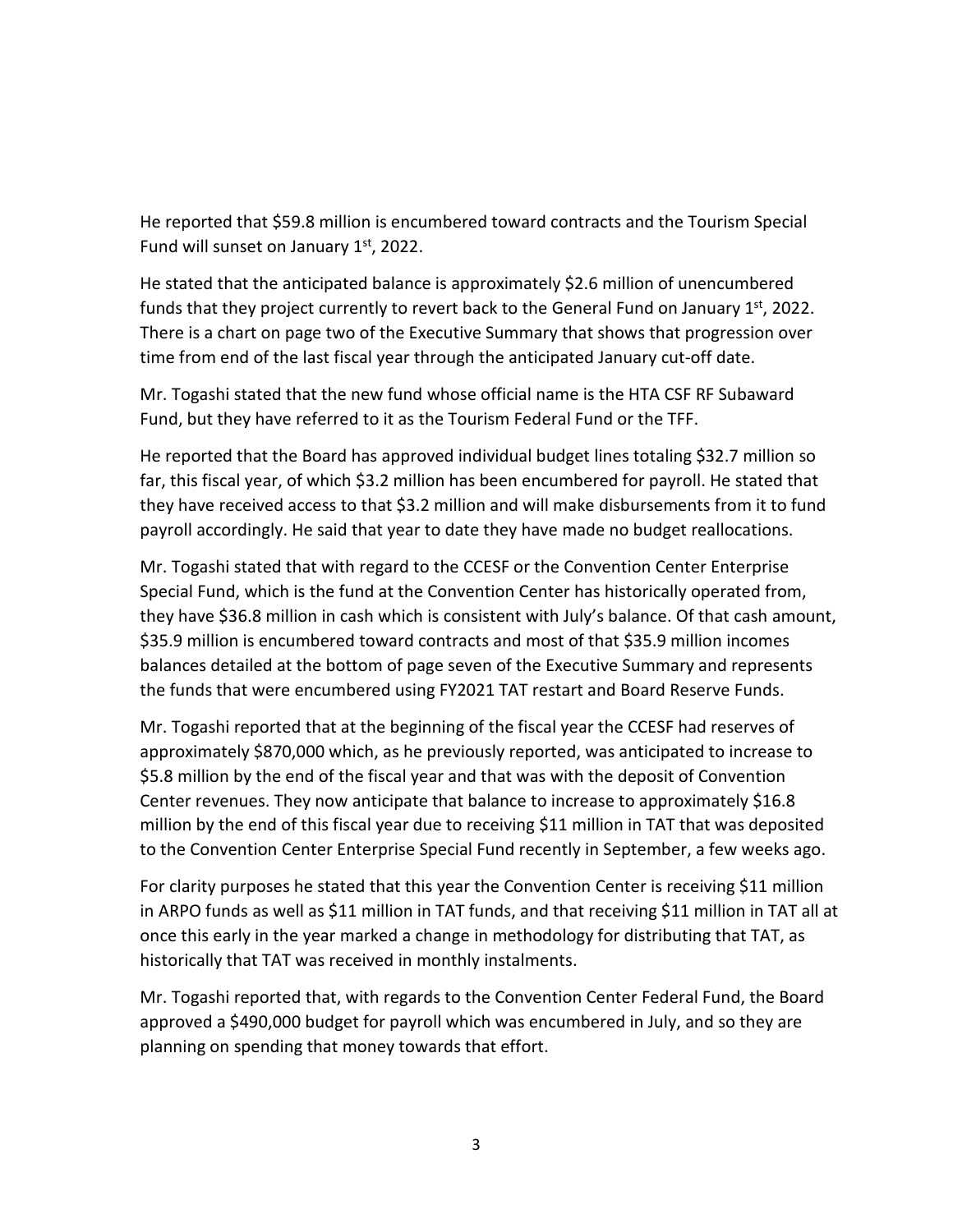Mr. Atkins asked Mr. Togashi about the approximately \$2 million that is going to go back to the General Fund, and whether there are any programs that could use that money instead of it going back into the General Fund.

Mr. Togashi responded by stating that they are not able to access those funds in this fiscal year as they do not have an appropriation ceiling to be able to spend those monies so whatever was encumbered at the end of the last fiscal year, and throughout the last fiscal year, are the funds that they will be able to work with.

Chair Kam enquired from Mr. Togashi whether everything they encumbered on June 30<sup>th</sup> was all they could encumber, and anything left over, which is the \$2.3 million, is going to go back to the General Fund.

Mr. Togashi responded by stating that Chair Kam is correct, it is \$2.3 million and the balance being to \$2.6 million with a few contracts that liquidated in the period of July.

Mr. Arakawa asked Mr. Togashi about which contracts, or which areas were budgeted for last year, but where they were not able to spend the budgeted amounts, resulting in the \$2,000,000 left over, and why were they not able to execute those contracts before the end of the year.

Mr. Togashi responded by stating that as part of the encumbrance process that began with the board resolution in the May meeting, perhaps even early June meeting, they identified and prioritized a number of contracts that they felt were important for FY2022 operations. And that continued with the exercise that they went through at the end of the fiscal year when they learned that they would receive TAT restart funds. He stated that in combination those two amounts were approximately \$35 million and based upon that prioritization they were able to identify and encumber all the contracts that they had set out to encumber. Therefore 99.9% of the contracts that were identified, they were able do with funds that were available. They purposely left approximately \$1 million encumbrance on the table that they knew would revert back to the General Fund. He stated that during that closing period there were some other contracts that they released funds for that helped that balance grow to approximately \$2 million. In answering Mr. Arakawa's question, they were essentially able to encumber all those that they have set out as priorities for FY2022.

Chair Kam asked for a motion to accept the financial report as presented. Mr. Arakawa made a motion and was seconded by Mr. Chun. Mr. Regan confirmed the votes through roll call, and it was unanimously approved.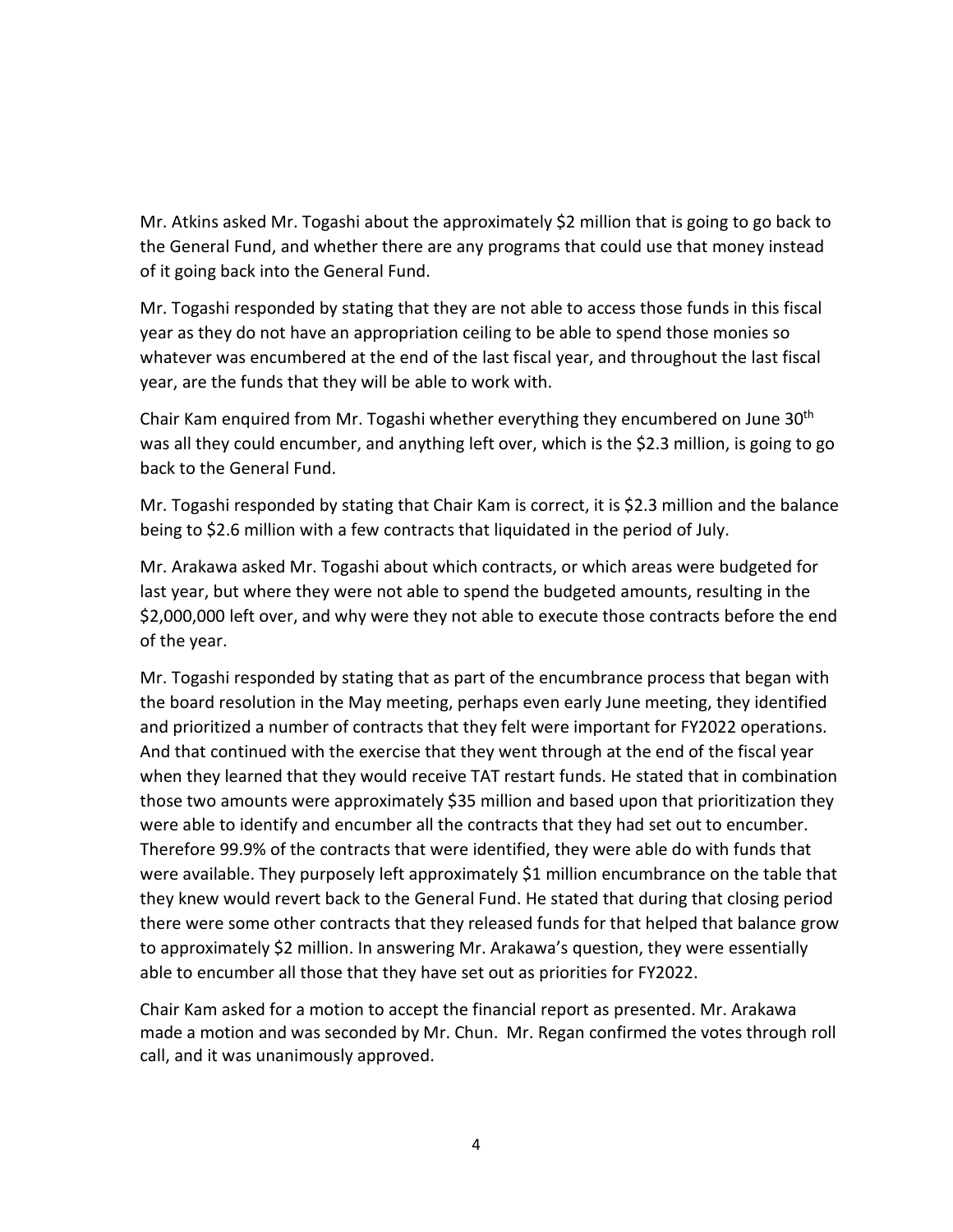## **6. Report ofthe Chief ExecutiveOfficer/Chief AdministrativeOfficer/Chief Brand Officer Relating to Staff'sImplementation ofHTA's Programs During August 2021**

Chair Kam recognized Mr. De Fries to provide an update. Mr. De Fries asked for everyone's attention to the written CEO report in their packet, which summarizes the activities for the month of August. He stated that they will see that transition continued during August as the second month of the transition into a new mode of operations as well as references and updates to the DMAP program in each county. He said that the month was filled with oneon-one meetings with the members of the State Legislature, and within the last six weeks they have met individually with thirty-three members of the House of Representatives, and they have 2 appointments scheduled for the coming week. In the state Senate they have already met with ten of the twenty-five individually and have nine appointments confirmed in the next two weeks.

He emphasized that the meetings have been extremely informative, very candid, and well received in every case and it's given them an opportunity to highlight not only the strategic plan but the outgrowth of that Strat plan, specifically what's happening at DMAP. He stated that DMAP is turning out to be an excellent framework for those conversations because the priorities have been set forth, the actionable items have been identified and a schedule of addressing those actionable items and sub actions has been laid out on an annual basis for each year of the next three years.

He stated that in addition to that the weekly Senior Policy Leader meetings continue and are convened by HiEMA, the Governor, the Attorney General, the four Mayors, DBEDT, DOH and HTA. He stated that every other week, every other Monday, he is required to file a Visitor Industry Update that highlights visitor arrivals and the way they're trending, occupancies, average rate, and red par statistics. Also included in that is a monthly update which is somewhat dated because of the time it takes but great interest is put on the TNT collections which typically are 60 days prior to his actual reporting date.

Mr. De Fries commended the HLTA that is taking the lead throughout the State in extending vaccination opportunities, not only to the workforce that is employed throughout the industry but also to their families. He referred to what he reported last month on there being too many situations where employees were vaccinated and returning to their homes with family and loved ones that were not vaccinated. He reported that they have met with Department of Health and become familiar with the programs they have in order to deal with any misunderstanding or mental block there might be about people choosing to get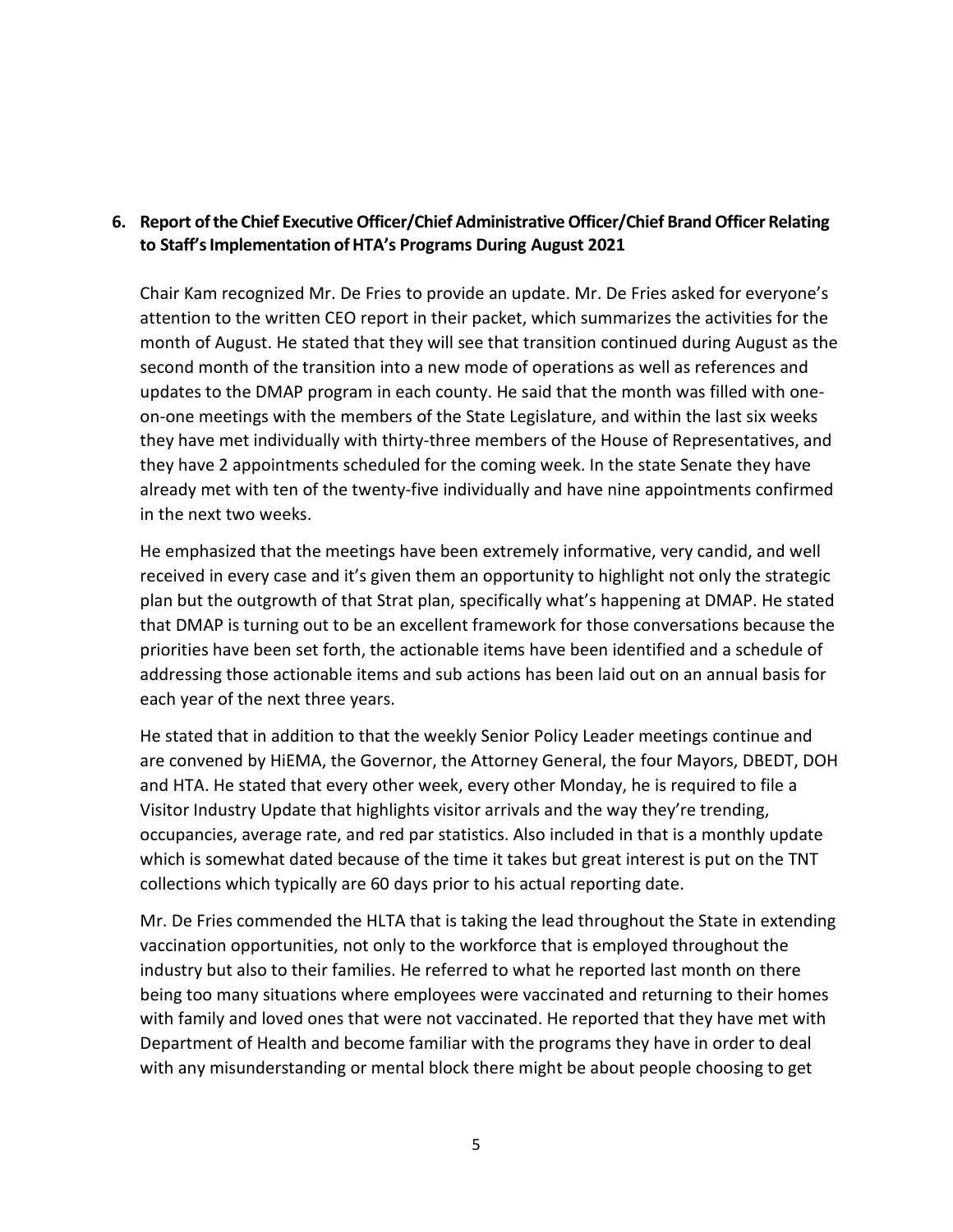vaccinated or not. He reported that the workplace mandates have driven the vaccination percentage up.

He reported that yesterday HLTA had a meeting with Governor Ige, Chair Kam and Vice Chair Arakawa were in attendance and board member Ms. Menor-McNamara was present in her capacity at the Chamber of Commerce and he is of the opinion that Ms. Menor-McNamara did an excellent job in conveying some of challenges that have been put forth in this environment. He reported that they heard from each of the Boards, Chamber Board Leaders and Board Presidents from each of the islands, and that people were cautioning against the forced mandates because it seems to be exacerbating some of the reemployment problems and being able to fill the available jobs that are there, and so that continues to be a delicate balancing act.

Mr. De Fries stated that since the Governor's declaration on August 23<sup>rd</sup> across the board all sectors of our industry have reported significant cancellations in revenue loss that was emphasized again in yesterday's meeting. The Governor's office has reached out to each of these sectors encouraging them to provide his communications team with messages that may be specific to their sector of the industry. He stated that since the August 23<sup>rd</sup> announcement HTA and its communications team including Anthology and HVCB have been developing messages that the governance communications team will consider when the governor sees fit to issue a pronouncement reinviting people to return to the Hawai'i islands.

He stated that there are two things to expect, firstly, in a week or 10 days, is a new emergency proclamation and secondly, in the second or third week of October, and because of the way the delta variant curve is trending is to reinvite visitors back to Hawai'i islands, but that timetable and messaging is best left to the Governor.

Mr. De Fries said that during the month of August and the month of September they continued with monthly meetings with each of the Mayors and that those meetings have turned out to be well attended, have great interest and that when trying to message the consumer marketplace, State policy and individual county policies has sustained itself as a challenge, but each of the Mayors have been extremely forthcoming and candid in their engagement with the visitor industry leaders who attend the meetings.

He added that the American Hotel and Lodging Association's President has reached out to HTA to assist him and his executive team, and also meeting with the Governor which they hope to do in the middle of October. The national perspective is going to be increasingly more important, not only to the Governor's understanding but also to HTA in as much as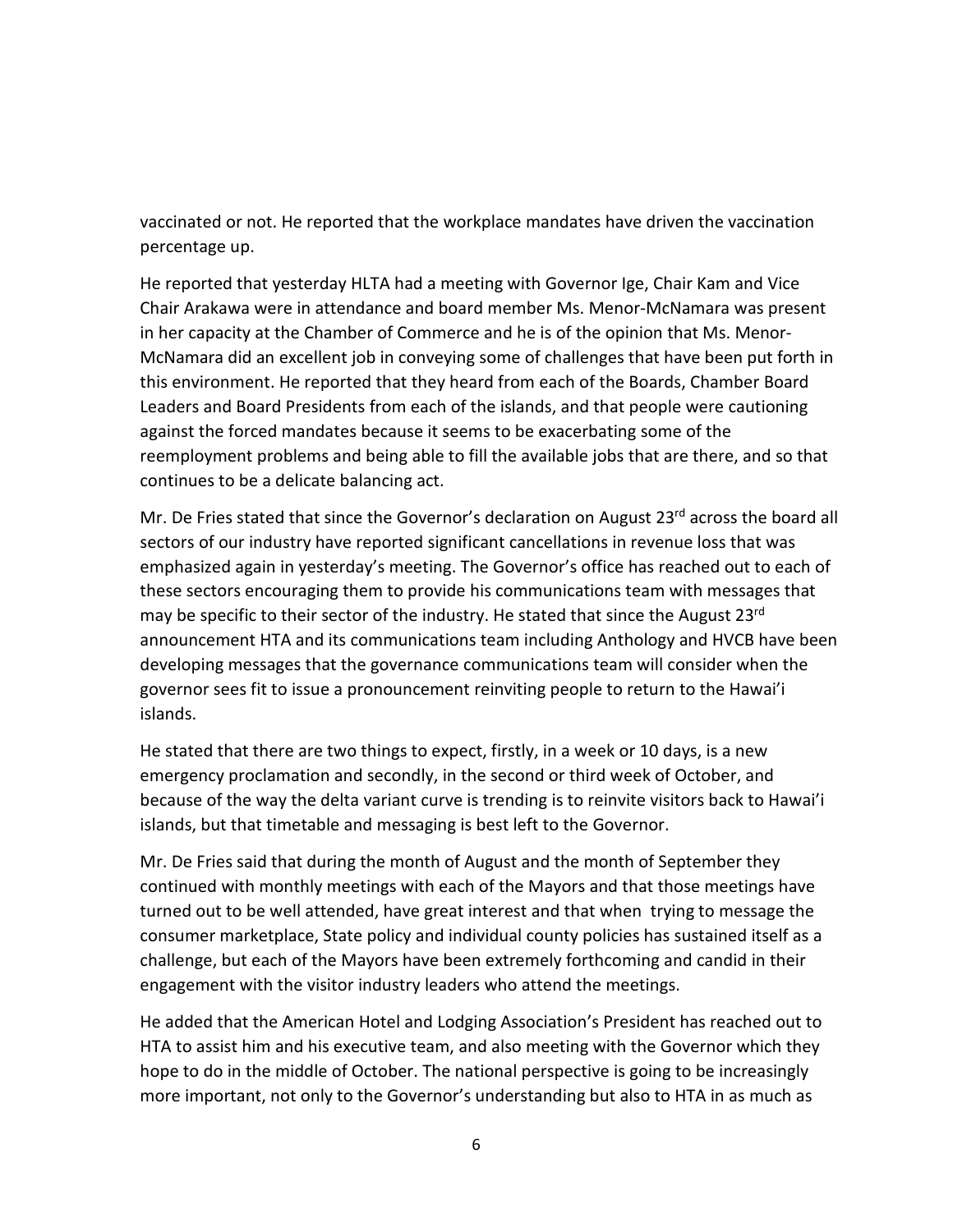AHLA has a significant presence in Washington DC and given that their funding for FY2022 is ARPO having the efforts of AHLA and HTA in alignment is going to prove to be critical.

He reported that HTA has been invited to join the Ways and Means Committee for a meeting on the island of Maui on the 18<sup>th</sup> of October and has been given two hours and 45 minutes between 11:30 and 13:45 to introduce the strategic plan and provide updates on DMAP. He stated that there is going to be specific interest on strategies related to attracting the high-end visitor and high value visitor. He noted they will be reviewing the safe travels program and look at ways to improve that program, and that there is also an interest in understanding what strategies can be deployed and what support needs to come from both the legislature and the private sector in the industry to elevate the TIM School at UH, and have it recover its preeminent stature in the world as a tourism learning institution.

He noted that the other agenda item that has been emphasized is further understanding how the visitor industry can drive sustainable agriculture to a greater extent.

He stated that he had an opportunity to meet with Chair Dela Cruz and Director McCartney, and that Mr. Regan, Mr. Ka'anā'anā and himself have had one of two meetings with the WAM staff to finalize that agenda and the guest list.

He reported that those joining them at that meeting will be the leadership of the DOT, DOT Airports Division, DLNR and the County of Maui. He stated that there is great interest in understanding what more can be done to have effective interagency collaboration and coordination among the State agencies as well as at the county level.

Mr. De Fries invited Mr. Regan to provide the Chief Administrative Officer's Report.

Mr. Regan stated that, from an administrative standpoint, they have been actively supporting their team with their needs, whether it be procurement, contracting, finance accounting, human resources, planning or legislative.

He stated that they continue to move forward with the items contained in the Change Management Plan and a significant amount of time and resources have been allocated to that effort.

With regards to the Visitor Assistance Program, he reported that all four county programs continue to provide support to the visitors in crisis, and that it is a very important program that HTA supports. He reported the following statistics: in August Maui assisted eighteen visitors, Point Island assisted 45 visitors, Honolulu assisted 153 visitors, Kaua'i supported 18 visitors and calendar year to date the total number of visitors that have been supported through the Visitor Assistance Program equates to approximately two thousand. He noted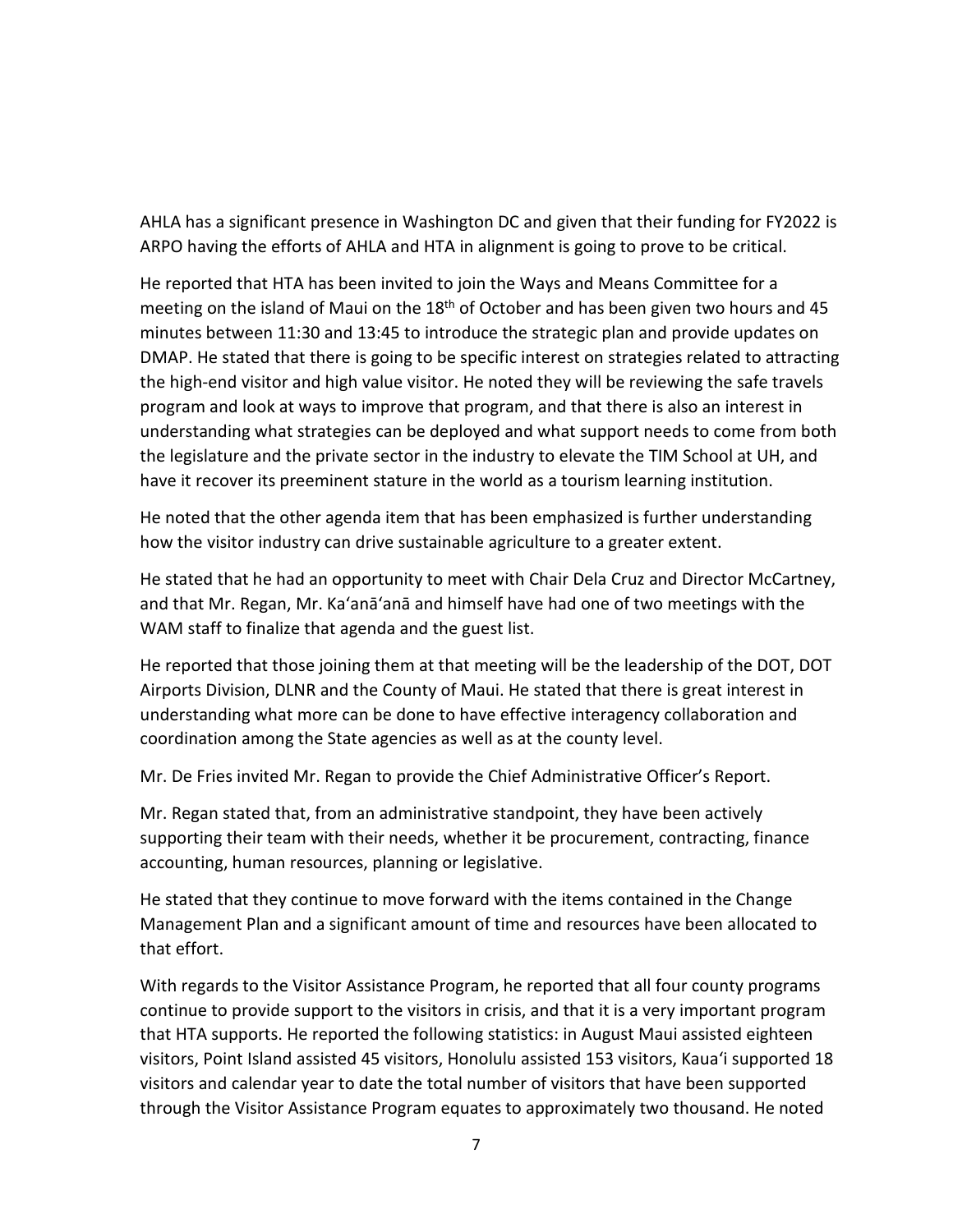the program provides a safety net for visitors that may be experiencing a wide range of challenges including theft, injury and sometimes even loss of life. He thanked the executives and volunteers that have supported those programs and mentioned that the Hawaiian Lifeguard Association snorkel safety study, which has been included in the CEO report, is available on the website.

Mr. Regan stated that Ms. Anderson and her team have been working on the DMAPS, that the O'ahu plan was published on August  $31<sup>st</sup>$  and the summer update emails or press releases provided some information on the Hawai'i Island, Maui Nui, and Kaua'i DMAP update for implementation of the actions and sub actions. He reported that the implementation phase is moving forward for all of the DMAPS including O'ahu and that they published the summer update prior to the publishing and completion of the O'ahu DMAP; therefore, in the next update there will be information relating to O'ahu's actions and sub actions.

He reported that due to direction from B&F, approved internal documents such as the CSFRF forms submitted for payroll, operational expenses or the three RFP had to be reevaluated as they had to resubmit a consolidated CSFRF form to budget and finance that included a tourism recovery plan. He reported that the Governor signed off on that document on September 21st.

He stated that the Governor chose HTA to be the designated recipient of the \$14 million non-competitive award given to the State of Hawai'i from the Economic Development Administration and requested that the HTA works closely with DLNR and supports them with some of the requests that they have for projects that HTA believe fit with the NOFO requirements contained within the EDA document.

Mr. Regan reported that the EDA application was submitted and accepted by the EDA, and the next phase will be presenting opportunity and projects that align with the NOFAL requirements and actual use of the monies, therefore the team has been working closely with BNF to make sure that the subsequent forms beyond the CSFRF are in alignment and completed in a timely manner in accordance with what BNF is directing.

He reported that meetings with the Congressional Delegation have been completed, they met with some neighborhood Board Chairs and Vice Chairs for Kailua, Waikiki, Makakilo and North Shore.

He noted that in the month of August they met with 14 legislators which was extremely productive and positive and provided the opportunity to update the legislators.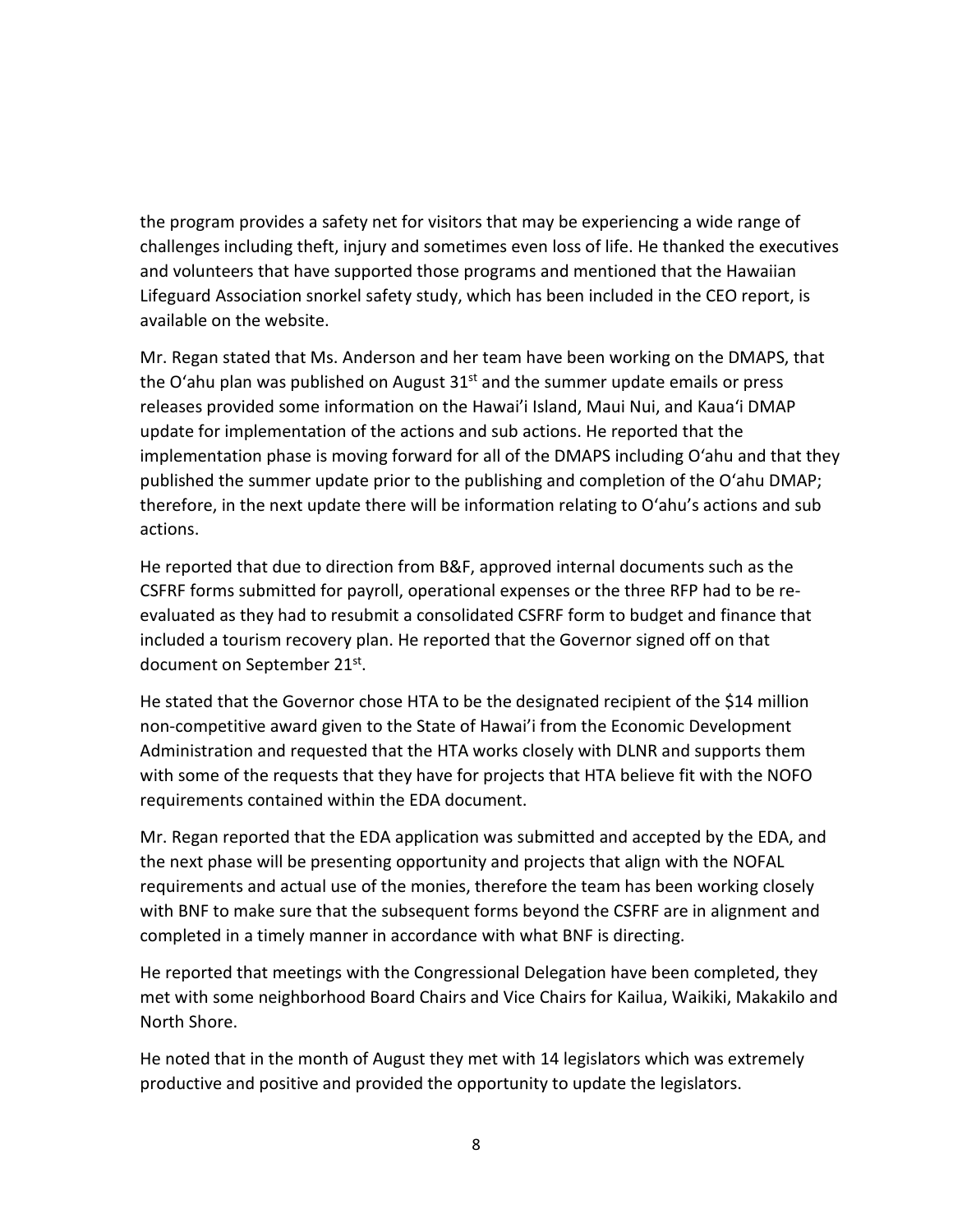He mentioned that all four Mayors participated in the meetings on the hospitality industry updates for August, and during the month of September there were three hospitality industry updates, for one from Maui County, Hawai'i County and the city and county of Honolulu.

He said he, Mr. De Fries and Mr. Ka'anā'anā participated in two Town Hall meetings in the month of September, one of which was on September 7<sup>th</sup> which was hosted by representative Gene Ward, Senator Chris Lee, and Council Chair Waters and on September 24<sup>th</sup> with representative Tam and Senator Moriwaki.

Mr. Ka'anā'anā reported that the RFPs for Kukulu Ola and Aloha ʻĀina and the Community Enrichment Program have been released. He stated that Kukulu Ola and Aloha ʻĀina is being administered by the Hawai'i Community Foundation this year and staff have had informational briefings for each. He stated that proposals are due October 29<sup>th</sup> at 4:00 PM through an online application via the HCF website.

He reported that Ms. Anderson and Michelle have been helpful in getting Community Enrichment up to speed with the Hawai'i visitors and the Convention Bureau who are administering the Community Enrichment Program this year and that those proposals are due November 5<sup>th</sup> at 4:30 PM, and all the application information for the program can be found at HVCB's website.

He said they are excited to resume the programs that were cancelled during the pandemic but know how important they are in terms of the ability to move resources to community based, non-profits, and that they received great feedback and attendance at the informational briefing.

He reported that there will be Malama Ku'u Home update tomorrow from 9:00 to 11:00 AM done virtually on zoom and streamed live on Facebook and that there are over 800 registrants for the session. He noted that the content that will be covered includes the strategy plans, organizational changes made, implementation of the DMAPS, brand marketing efforts and market insights. He noted that Friday's update is not the traditional Fall Tourism update where partners get to see the marketing plans from the GMT's, part of that is delayed because of the challenges in getting procurement out and the Brand Management Plan outlines that they usually present for the upcoming calendar year which will most likely be presented in December.

Mr. Ka'anā'anā stated that in the registrations that they have seen to date, they have had a really good, diverse mix of industry and community business leaders, and they have done a lot to make sure that it is promoted on social media; therefore, if anyone looks at the HTA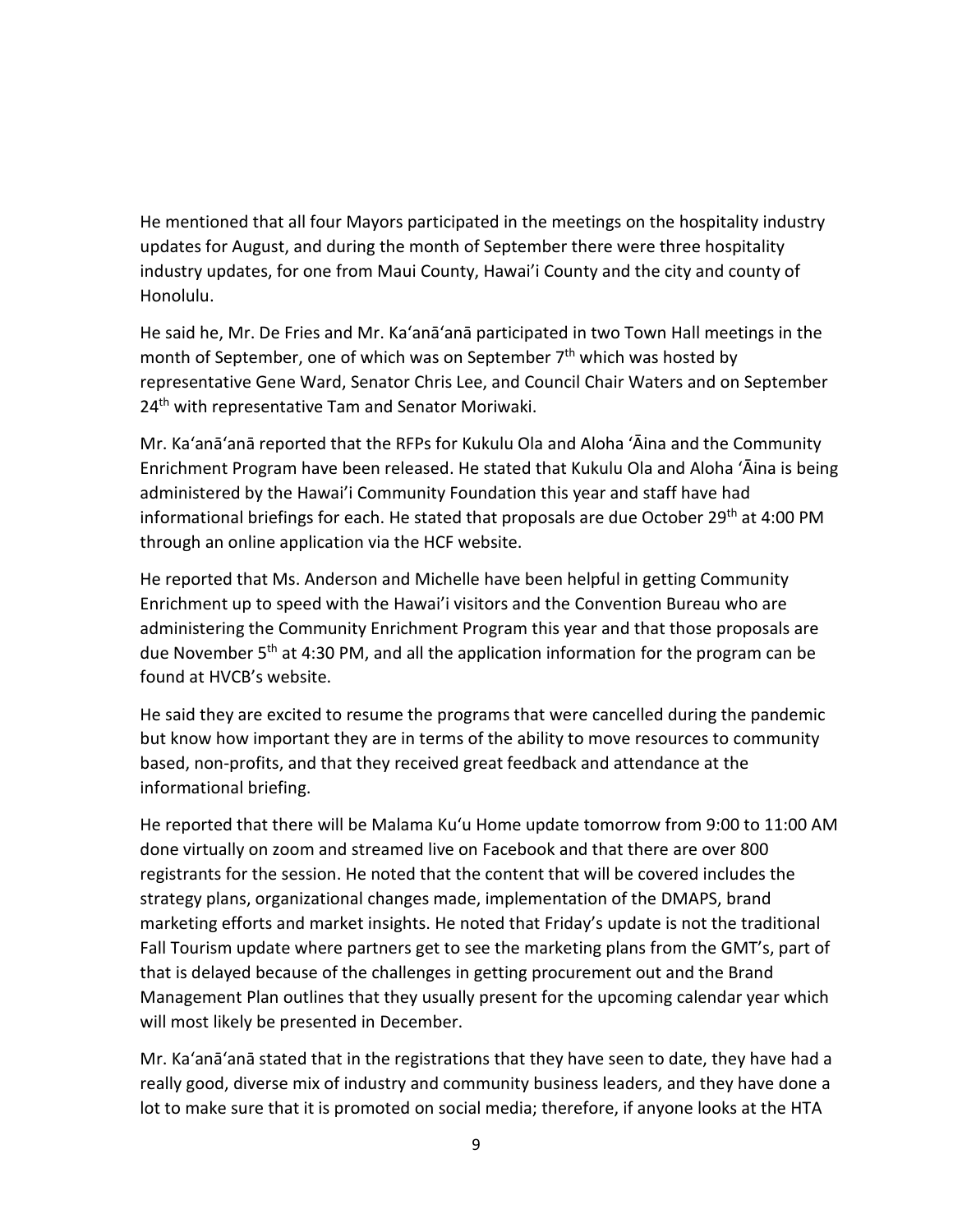pages could they please go and share those posts as there is still room left if people want to register.

He stated that, with regards to the U.S. MMA RFP, the Evaluation Committee has been selected and approved and held its first meeting on the 28<sup>th</sup> of this month. Staff is still drafting the MCI and Global Support Services RFP's.

He thanked the Board for their approvals of the amendments of the Brand Management Plans for 2021 and stated that the staff have been working with the GMT's in implementing the plans that were presented. He noted that Japan's lifting of the State of Emergency is a meaningful first step toward restarting international travel from Japan.

Mr. Arakawa referred to the meeting of the HLTA Executive Director Mufi Hannenman with the Governor noting that there were five takeaways from that. The first take away being that there was a huge worldwide impact from the Governor's message in August about travel to Hawai'i that rippled across the industry internationally and nationally. The second take away from that meeting is that all of the industry leaders recognized that was a hard decision given the status of the hospital capacity and health care capacity in Hawai'i. The third take away being that almost every one of those industry leaders supported the Governor's decision 100% at that particular time. The fourth take away is that they really wanted of an opening date in order to be prepared for the reopening of tourism and that Mr. De Fries covered that and last take away is that the industry all pledged their support for helping the Governor with the messaging of the reopening message.

He said that it is good to include each island HTA member representing the island in the mayor's meetings as well as to include Ms. Kimura in the Senate Ways and Means meeting as it is going to be on Maui.

He stated that is very encouraging about the visitor industries driving sustainable agriculture and that he's been a member of the Hawai'i Farm Bureau for the past 13 or 14 years. He suggested to reach out to Warren Watanabe, the Maui County Farm Bureau Head and Brian Miyamoto, the Hawai'i State Farm Bureau Head as they might have some ideas.

Mr. De Fries stated that the names of those from the Farm Bureau have been discussed and their inclusion is going to be important, and that he noted that the physical presence of Board members has to be limited to two, therefore Ms. Kimura, as the representative on Maui, will be one of the two.

He asked if Ms. Menor-McNamara had something to add with regards to her report in the meeting with the Governor. She responded by stating they provided a high-level overview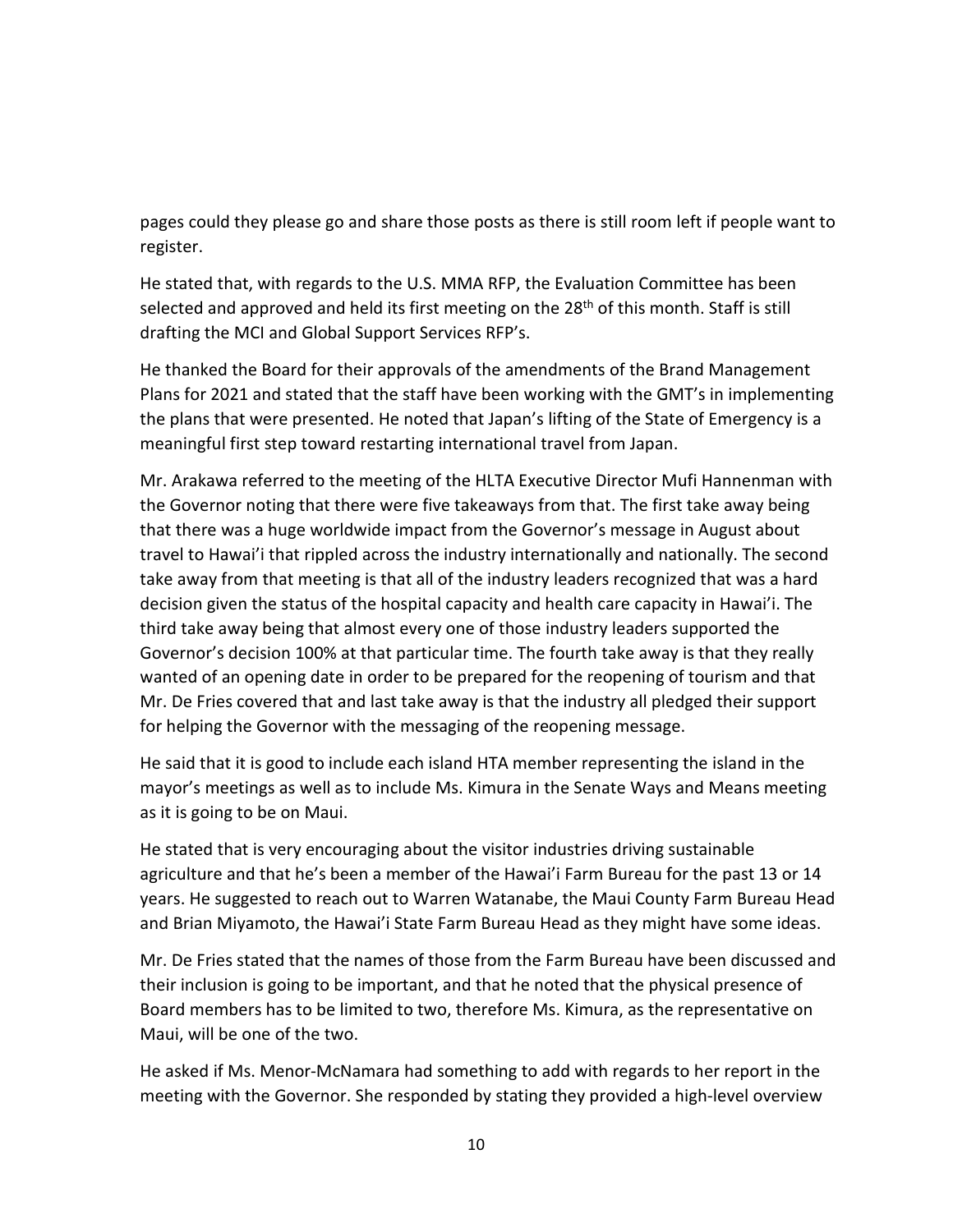of the surveys they have done in May, July, August, and the beginning of September and that consistently it was a challenge. For one, there was workforce shortage across the industries but especially for the hospitality industry, and two, with the additional restrictions such as the vaccination programs, it's been challenging for many businesses as well so coupled with the announcement that was made about not coming to Hawai'i there was an impact on many industries, therefore not necessarily only restaurants, but the entire supply but the main challenge so far has been workforce shortage.

Ms. Kimura asked Mr. Ka'anā'anā if the Board or the Marketing Committee could review the applications of the U.S. MMA RFP. Mr. Ka'anā'anā responded by stating that he believes they may not partly due to the confidentiality of the application before it's released. Gregg Kinkley said that there needs to be some sort of assurance that the material in it remains confidential and that there is a form or internal board centered NDA that could be executed, but he has never seen this before.

Mr. Regan recommended Ms. Kimura reaches out to the State Procurement Office and determines whether or not there is an issue, or if it's allowable, and that they will then follow the State Procurement Office's direction on this matter as they are now under 103D and want to make sure they are not negatively impacting the very critical RFP.

Mr. Arakawa mentioned that another option would be to let the State Procurement Office know that there is Board representation on that committee. He asked if that would suffice as Board support and if Mr. Regan, Mr. Ka'anā'anā, M. De Fries and Mr. Kam could solicit Board comments on the MMA so the board members would have a voice, depending on if the State Procurement Office allows other board members to get involved. Or if they could ask for questions from the Board members so they could have an input as there are confidentiality concerns with the procurement process for RFPs. So perhaps another way to satisfy that would be if there's board representation on that RFP committee.

Chair Kam asked for a motion to approve the budget by the convention center. Mr. Chun made a motion and was seconded by Ms. Yuen. Mr. Regan confirmed the votes through roll call, and it was unanimously approved.

#### **7. Update on HTA's Implementation of Change Management Plan**

Chair Kam acknowledged Mr. De Fries to provide an update. Mr. De Fries stated that the report will be in four sections, the first section will be on ARPO funds, second on reorganization of the staff, the third section will be on redescriptions, realignments and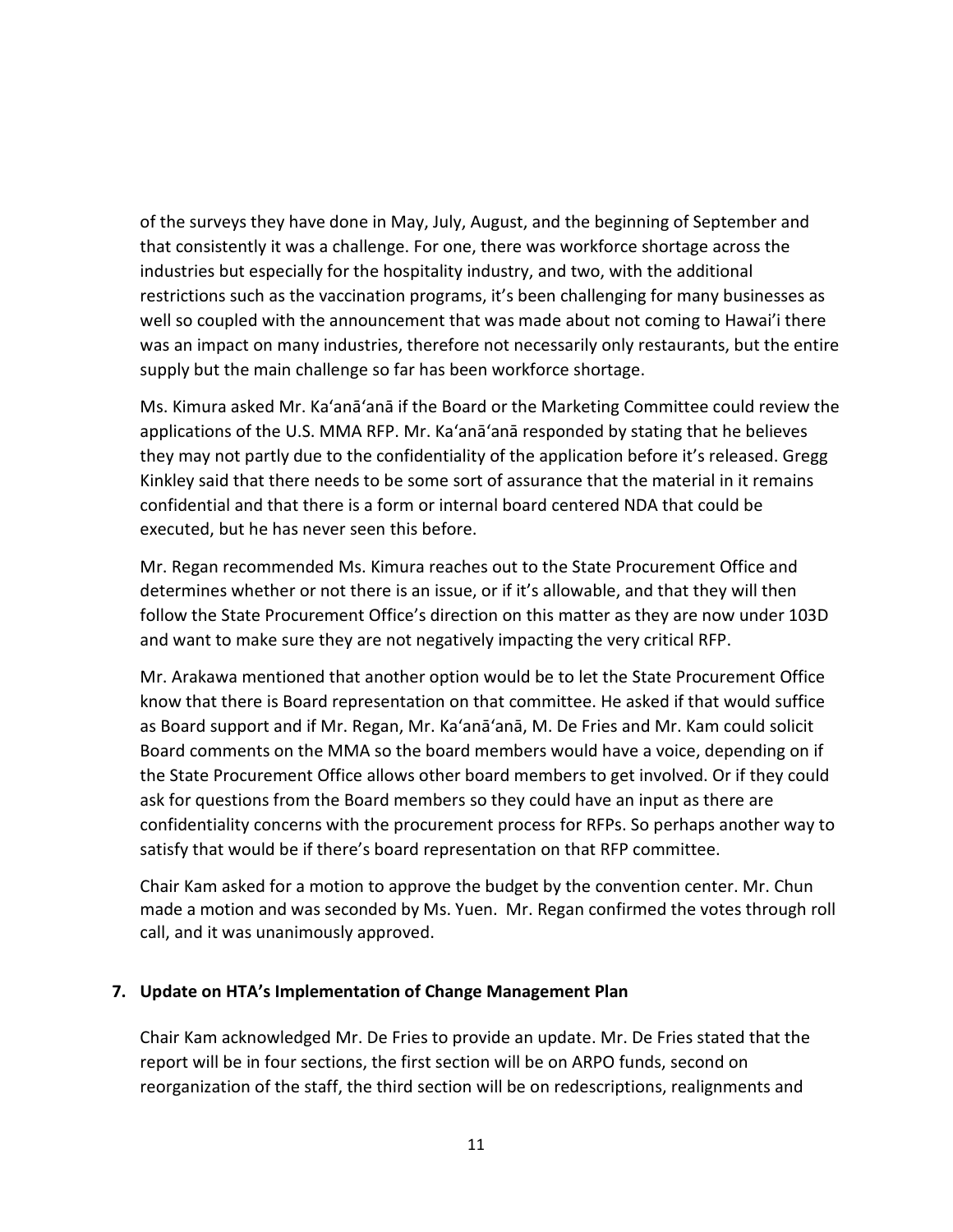recruitment for new positions, and the last section will be on the revisions of policies and procedures that are in motion.

Mr. Regan stated that HTA received a notification from BNF that the request for operational expenses would need to be pulled back by the HTA, because of a shift in direction on that overall process and that they work very closely with Budget and Finance to draft, finalize and submit all the required, revised documents which included a new CSFRF forum as well as a CSF tourism recovery plan, and that the revised request was submitted on September  $9<sup>th</sup>$ . He stated that Governor Ige signed off on that request, which includes the remaining \$56.7 million, on September 21<sup>st.</sup> They also received the approval letter from BNF on the 23rd of September, and they continue to discuss with BNF the process moving forward on how to encumber an expend the \$56.8 million in additional funds provided through that process.

Mr. De Fries asked Mr. Regan to revisit the EDA noncompete grant, specifically some of the early inquiries and discussions with DNR.

Mr. Regan stated that the Economic Development Administration non-competitive award relates to the \$14 million that was provided to the State of Hawai'i, and that Governor Ige designated the Hawai'i Tourism Authority to be the 'manager' of those funds, and to engage with DLNR to ensure that DLNR was part of that award process and would be allowed to propose projects that align with the NOFO requirements and that EDA grant. He stated that they have had numerous meetings with DLNR on some of their proposed projects that equate to approximately \$7 million in projects that align with the DMAPs and also align with the restrictions and requirements are contained within the NOFO.

He stated that they had to prepare federal documents that were required as part of this process, which included an application, other attestations, and a high-level overview of the direction that the State will be taking, which was all submitted through grants and accepted by the agency. He reported that they are nowhere near receiving the funds or finalizing the projects.

Mr. De Fries acknowledged the Deputy Director of DLNR, Bob Masuda, a member of the O'ahu DMAP Steering Committee. Through his work and focus on DMAP that the early conversations about all joint venturing and collaborating with DLNR are aligned with DMAP throughout the State.

He provided an update on the CMP. He stated that on the reorganization of the staff, the executive team continues to work with the staff to ensure that they are in alignment with the CMP that was presented to the Board in June. Drafting the organizations overall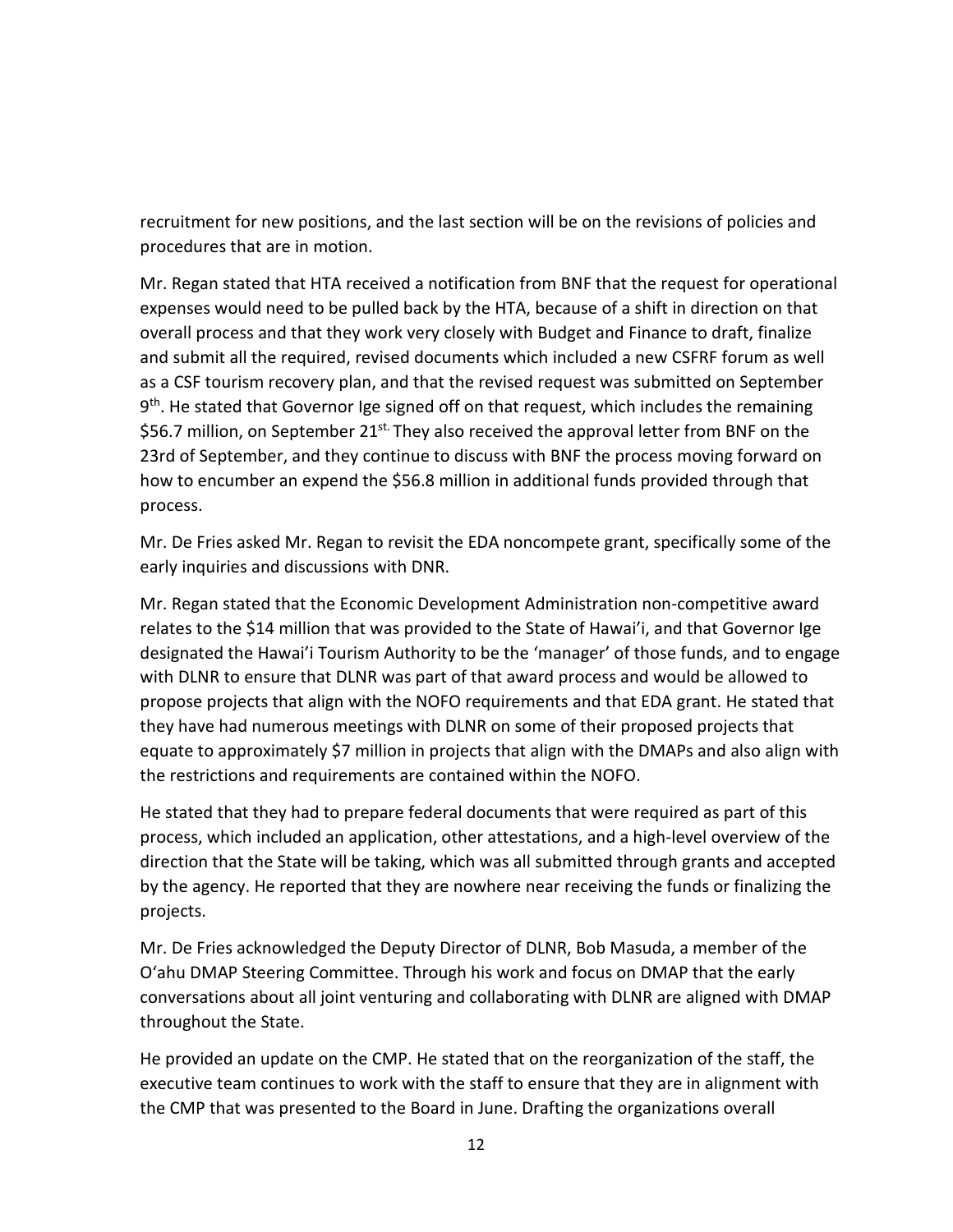reorganization request that aligns with DHERD and the DBEDT processes. He stated that a total of fourteen out of HTA's 25 positions require varying degrees of redescription to their respective position descriptions and that at this point nine of the fourteen redescriptions have been completed, and there are five of the fourteen that are at various stages of completion, therefore that interaction would be heard and DBEDT is ongoing.

Mr. Regan stated that there is a formal process that they have to go through to change the organizational chart of the HTA, as well as to formalize the 'endpoint' which they have been pushing through as quickly as possible. He also said that the redescriptions require a lot of back and forth on the position descriptions themselves, which Mr. Ka'anā'anā and himself have had numerous discussions on with regards to how to modify and update those position descriptions. He reported that the Senior Brand Manager Position descriptions and the Brand Manager Position descriptions are done, finalized, and approved by DBED HR. He stated that they have also finalized the position description for the Administrative Assistant, which is under Mr. Ka'anā'anā's branding section of the organization, and is very much needed to support him and his team. He stated that the Senior Brand Manager Position descriptions were approved on September 22<sup>nd</sup> and active recruiting for the position will close on October 8th, the Brand Manager Position descriptions were approved on September 27<sup>th</sup> and the Administrative Assistant position description was approved on the  $20<sup>th</sup>$ , and active recruiting for the position will close on October  $1<sup>st</sup>$ .

He stated that, for the Public Affairs Officer position, which was completed for redescription on August 23<sup>rd</sup>, a request to fill that position was put out on September 16<sup>th</sup>, the recruitment closed on the  $24<sup>th</sup>$ , there were approximately 60 applicants for that, and they are now in the process of interviewing for that position, which is going to be taking place during the week of October 4<sup>th</sup>.

Mr. De Fries stated that, with regards to the revision of policies and procedures, the admin team has been meeting with Budget and Finance to finalize procedures to encumber and expand the approved allocation of ARPO funds, and that Budget and Finance is developing forms for approval of incumbrance and expenditures. He noted that the HTA team has completed the basic State Procurement Office training regiment, and that the Chief Administrative Officer, VP of Finance and Procurement Officer have completed advanced procurement training.

He stated that they are now trained and ready to provide the procurement support to the team and emphasized that once HP862 became manifested into the new law, the new conditions under which they operate, a loss of TAT as their funding source, replaced by ARPO for FY2022, it was important that the team immediately prepared to become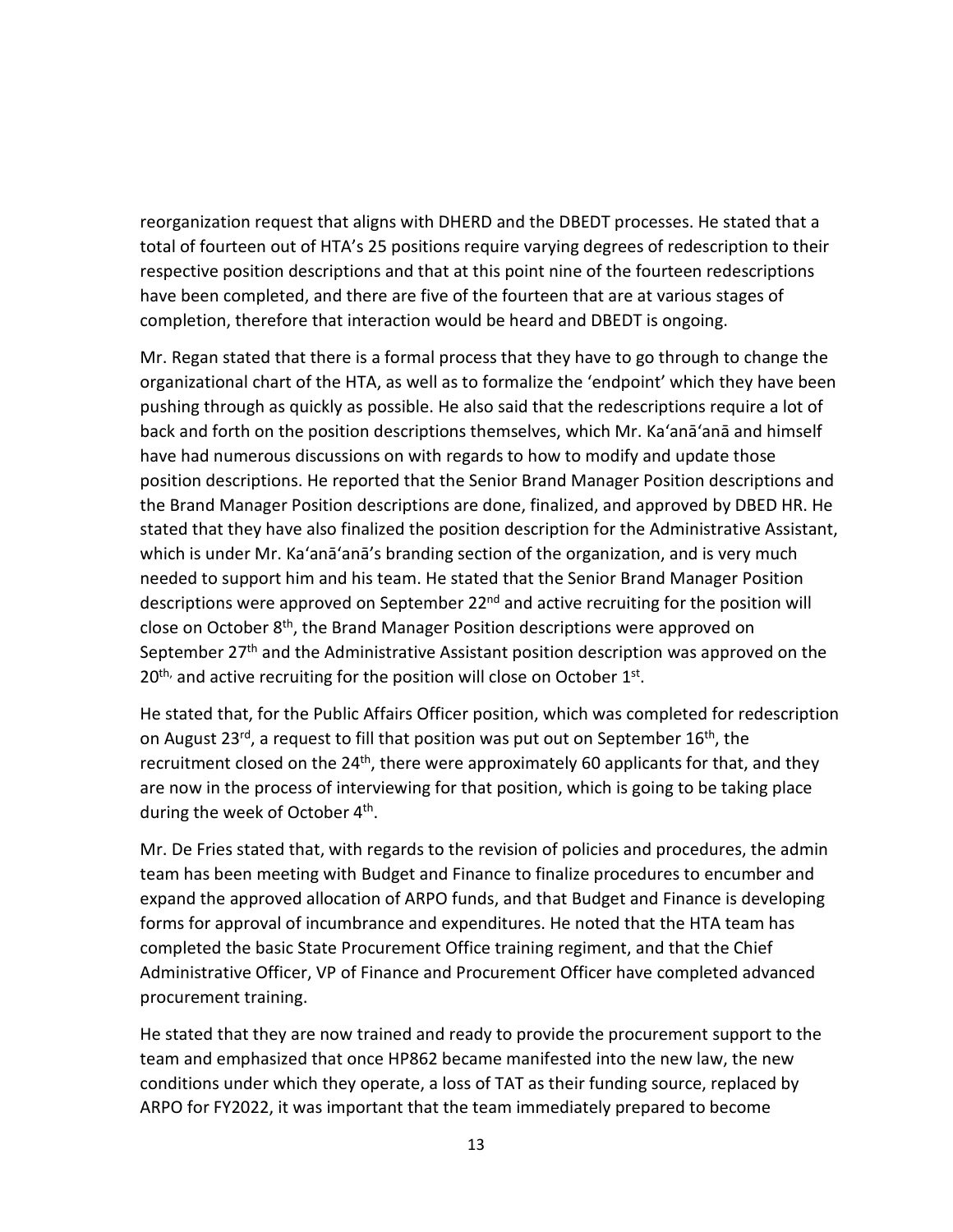operational under the new conditions that have been put forth. He stated that they continue to revise procedures to comply with various requirements with the State Procurement Office, with ARPO, with DBED and the procedures that are being updated include procurement procedures, RFP templates, contract templates including certifications required under ARPO, ethics procedures and quality assurance plan, conducting a review of HTA's bylaws to determine if revisions are required to comply with organizational and legislative changes.

He stated that back in June when they submitted the plan to move forward with a change management plan which was approved by the Board, they also made the Board aware that they had engaged the service of ES&A. The Board received a copy of a proposal for an \$80,000 contract that ran from June through the end of the year, but that contract was terminated. At the end of August, after three months on retainer invoices for a retainer of \$10,000 per month for each of those three months, which has been approved by himself. They are grateful for the direction that they were given that resulted in being put on a course that they feel is taking them in the right direction with the integration of federal procurement, federal compliance, state procurement and state compliance, and so they felt that the remaining five months of that contract was not necessary and that their team had been putting their best efforts forward to learn this new environment in a very granular way.

Ms. Kimura clarified that the contract was the question that she wanted to ask in the last Board meeting, but her microphone wasn't working.

Mr. Regan asked a question that was provided in testimony and relates to the job descriptions being reviewed and approved by the Marketing Committee and the Board. He stated that he does not recall the Board requesting that the position descriptions be submitted to the Board for review and approval prior to moving forward, and that typically is handled at the operational level and not at the policy level. So, unless the Board directs otherwise and under 201B the president and CEO does have the authority to hire the necessary staff in order to conduct business of the authority.

Mr. Kinkley stated that he, as the attorney, agrees.

Mr. Atkins stated that if they were to do that from the Board level, he has the confidence in their staff that they should be able to it having to come to the Board for approval.

Mr. Arakawa stated that the Board has given direction to the staff on what they'd like to see in that position and would support, or what the board feels is necessary for that position.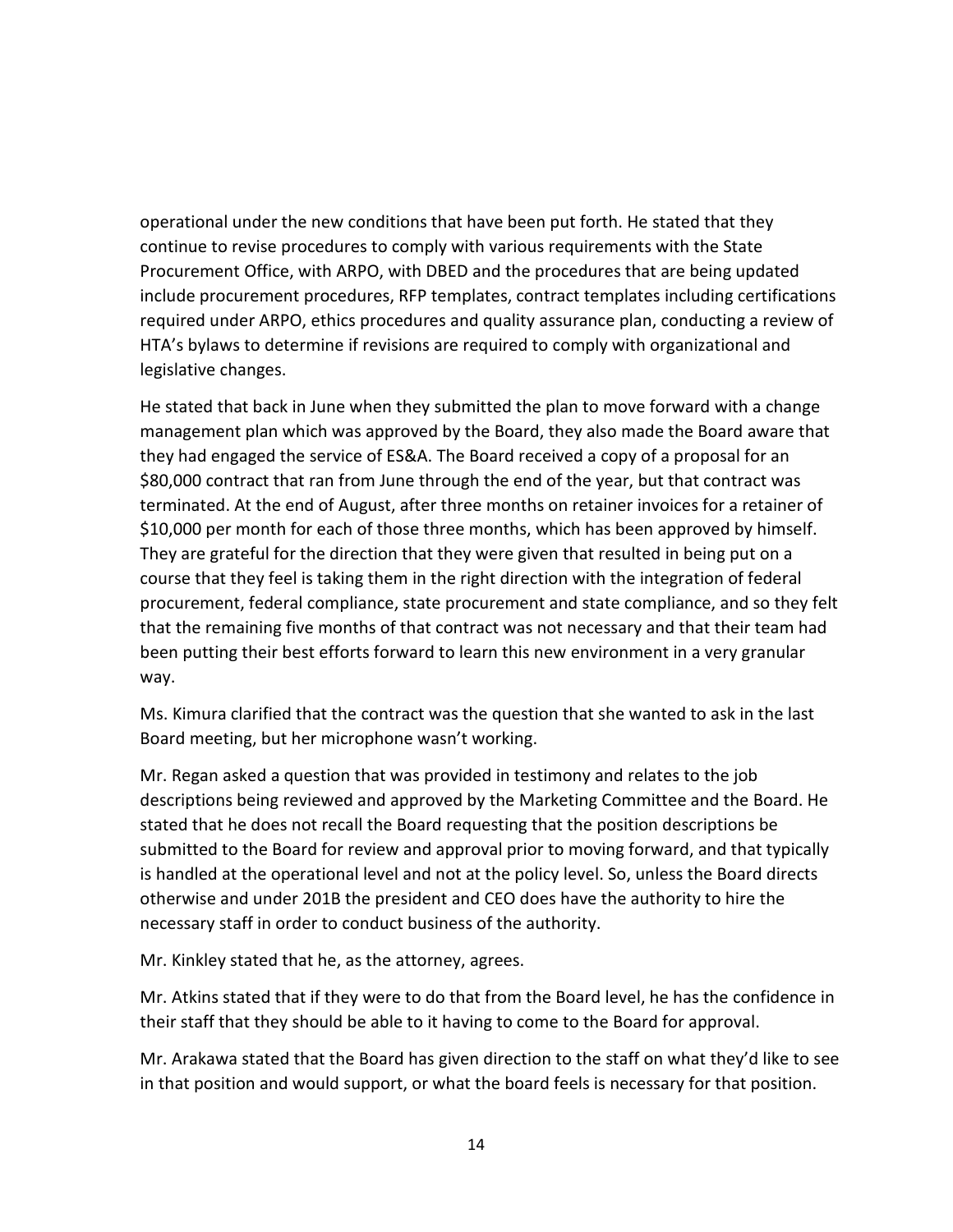**8. Presentation by the Hawai'i Convention Center and Rider Levett Bucknall on the Rooftop Repair Project. The Presentation will Include an Update on the State of the Current Rooftop and Recommended Options to Repair the rooftop. The Board may Discuss and Take Action on this Agenda Item.**

Mr. Regan noted that this is the second time that they have discussed this particular repair project with the Board since 2019 and thanked Julian Anderson, Teri Orton and Marie Tate for their hard work and diligence on this matter. He stated that he believes that Mr. Anderson has done an excellent job at pulling together the necessary processes for the Board to move forward and some of the challenges that they are going to face, as well as the estimates on the overall cost.

Mr. Anderson stated that the presentation is about the rooftop terrace deck on the Hawai'i Convention Center and that it was a feature of the winning presentation for the design build of the Convention Center. He reported that it provided approximately one hundred thousand square foot of roof area that could be used outside. He said that in the process of awarding the contract, the then Hawai'i Convention Center Authority issued a change order for \$4.15 million to provide that the structure of the building was updated. This was so that at a later date the rooftop terrace deck might be converted to an alternative use which was considered to be something like a ballroom or additional meeting rooms. He mentioned that this is background information and that since 1996, 1998 building codes have changed, so the extra structure that was put in to support meeting rooms or ballrooms is no longer considered sufficient to meet building standards.

He showed an aerial view of the Hawai'i Convention Center and noted that the green area on the right is the roof of the ballroom, and on the left is the rooftop terrace, and at the bottom of the screen the small blue triangle is the Ala Wai Canal. He stated that for the purposes of this presentation they will be orientating it a little differently, so the Ala Wai Canal is on the right-hand side of the slide. The ballroom therefore would be on the top of the slide if it were included in the slide.

He stated that the Rooftop Terrace is a deck. He said that on the very bottom they have sprayed on fire proofing that protects the steel in the event of fire. They have the steel deck, and on top of that is structural concrete. On top of that is a waterproof membrane, which is the subject of the discussion. There is also a protection board to protect it from damage. On top of that is insulation which provides insulation and sloping for the concrete topping slab or wearing slab that goes on top of it. He stated that it is a seven-layer composite structure and the two that matter in terms of structure are the metal pan and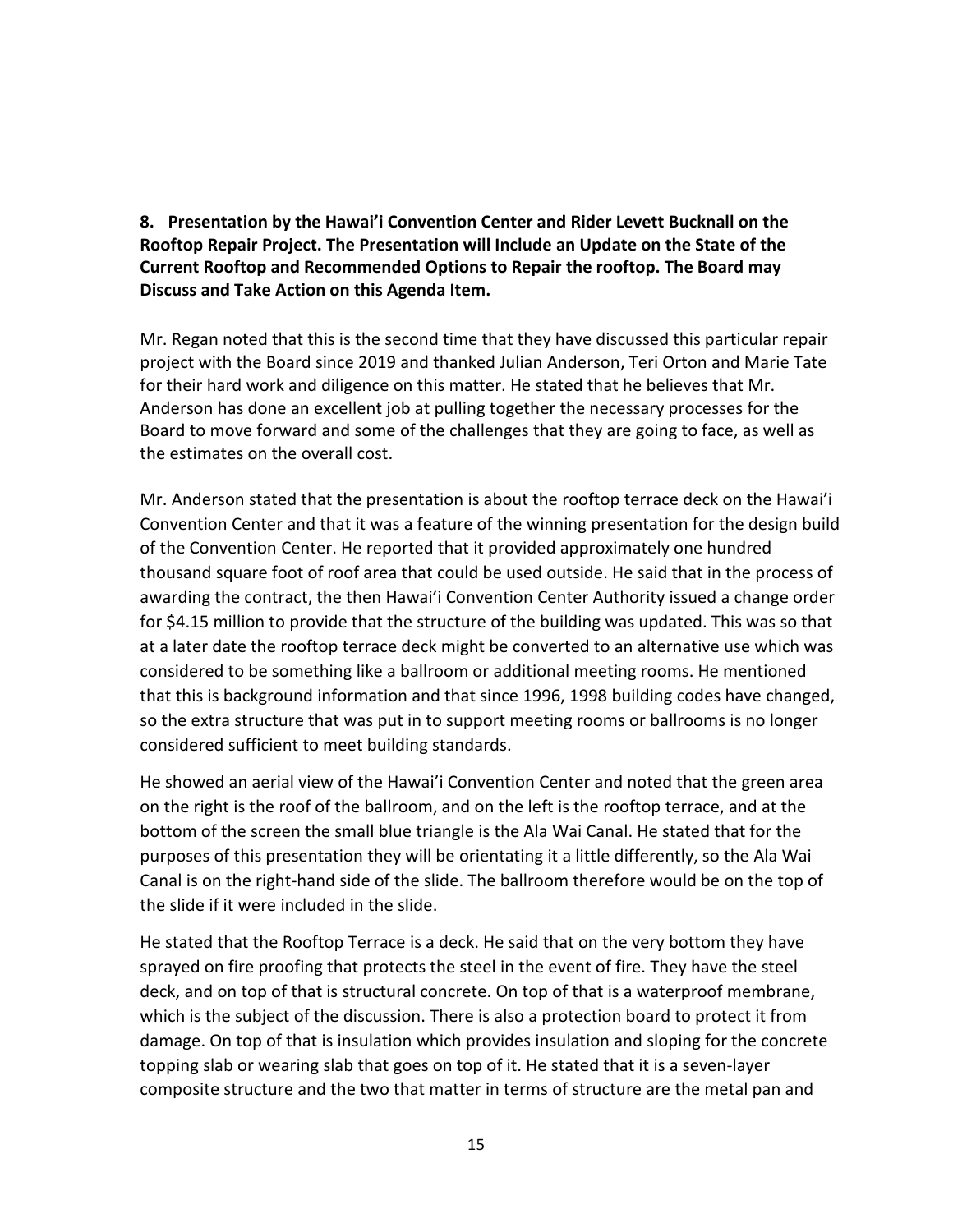the concrete immediately above the metal pan. He said that in the response to the RFP, the original design builder, which was noted PCL, told them that they would need to replace all the built-up roofing systems every 15 to 20 years. So, most of the built-up roofing systems were supplied with a 15-to-20-year guarantee. However, the building was completed in 1998 so they were well beyond the guaranteed period.

He reported that leaks in the rooftop terrace have been going on for a long time. He stated that it started off with issues of cracking and became concerning through the years until eventually in 2018 their company was asked to inspect the underside of the deck to determine what was going on with water leakage from that deck into the areas below. What was found was as in the photo which is from a storage room in the Convention Center, looking up at the underside of the deck where enough rusting of the metal pan has taken place that the fire proofing, which is the grey, has fallen away from it.

He reported that in other areas, also in a storage room, there was significant water penetration, particularly around the rooftop terrace drains and plumbing, where damage to the fire proofing and the staining caused by rust is coming through.

He reported that there is also leaking through the waterproofing on the deck where water is coming out the edge of the slab above the children's courtyard and is staining that wall in the open-air section, which is not good because water coming out of buildings is never good unless it's through plumbing or rainwater downspouts.

He reported that they also found that stairwells five and six suffered from problems caused by this same issue, which is water penetrating that deck, and that degradation of the structure is visible, rusting of the middle pane and what it looks like cream coming down that is actually calcium coming out of the concrete being leached out by water, sort of like a stalactite made out of calcium, is visible.

He stated that the problem is, if it is not dealt with in a timely manner, eventually the portions of the building that rely on those stairs for exiting of the rooftop terrace deck, because they are emergency stairs, fire stairs, if they are not structurally adequate, the portion of the rooftop terrace deck that relies on those stairs for exiting the rooftop terrace deck cannot be used.

He stated that, back in 2008, they thought that the capacity of some structural members in the stairwell may have been compromised by rust, and that the stairwells are the white area within the green area that is the rooftop terrace.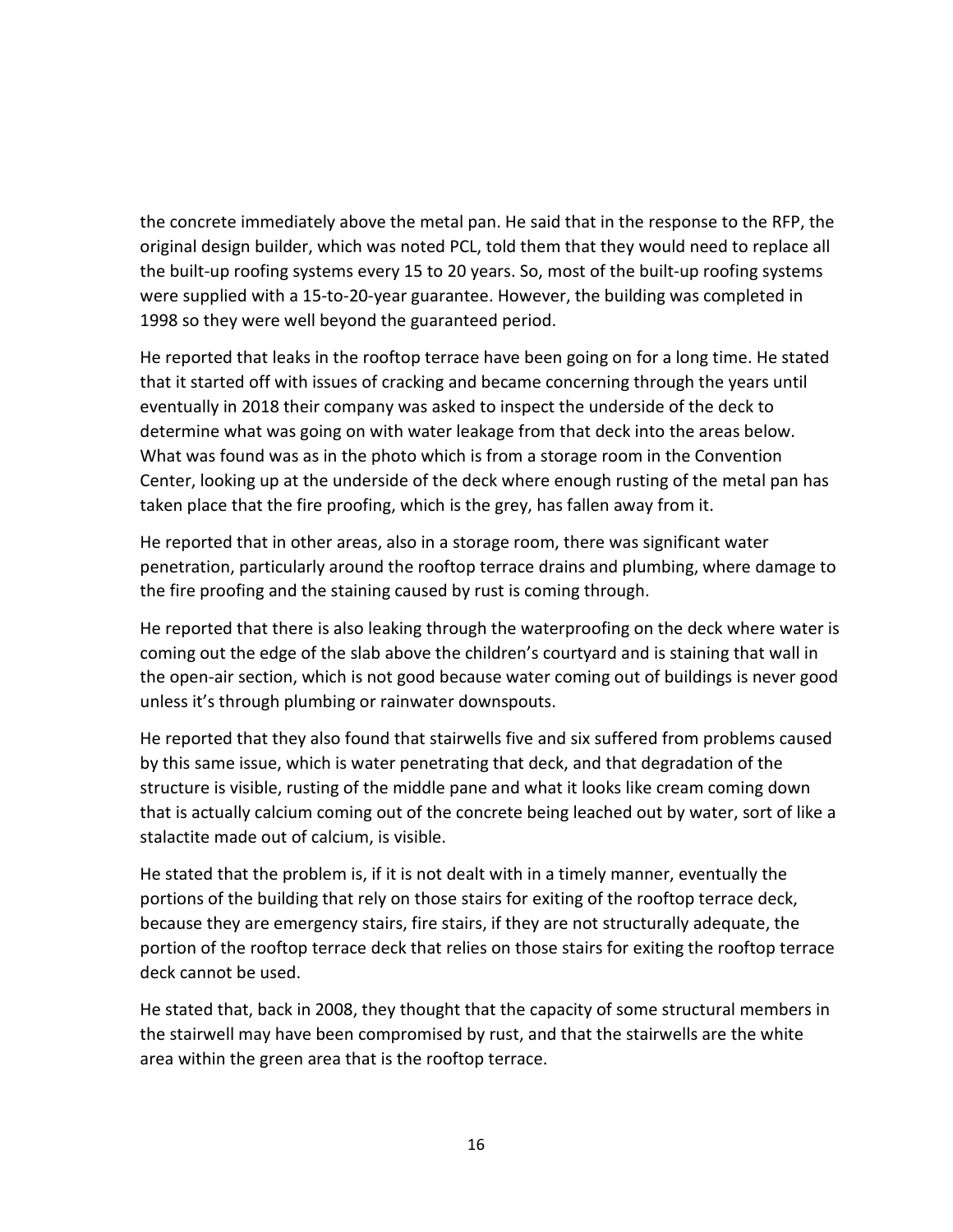He reported that HTA and HCC hired a firm of specialists in water infiltration matters, Allana Buick and Bers, and under their direction they did testing and sampling from underneath, in Level 3, to see how much rust there really was and whether water had gotten underneath the waterproof membrane, into the slab and then down into the space above the metal pan.

He reported that they were able to access about 44% of the areas because a lot of those areas are in meeting rooms and of course they have bulkheads above them, ceiling structures above and sometimes they were able to pop out ceiling tiles but not always. He noted that the blue areas shown are the areas that they were able to inspect, and the red areas are where they detected rust, where they could see rust on the metal pan, and that comprised about 12% of the overall deck area which means that the metal pan seemed to be rusting. He said that is critical because the metal pan, together with the concrete slab, provide the structure that is the rooftop terrace and that everything else, the waterproofing, the insulation, and the concrete slab on top, is merely there as a wearing slab and protection for the concrete.

He summarized in saying that there was rust on the underside of that middle pan ,the rib section, and the rust was showing up on the metal pan particularly where the fireproofing had fallen off because of moisture. He stated that they are sure that there was moisture in the metal pan, and it wasn't caused by something else, and it can be seen in the picture. There is a grey area and a slightly darker grey which is moisture that has gotten into the fire proofing and looking at the same area where an infrared image has been taken, the cooler water infiltrated area shows up as the dark green.

He highlighted a few things ABB said being that there may be more leaks as they could only look at 44% of the underside of the deck, but what they did conclude was that the existing waterproof membranes and associated appurtenances, meaning everything that goes with that the drains, are no longer serviceable and require replacement at the earliest opportunity. He stated that this was reported in 2018 and it is no longer serviceable and needs to be replaced.

He reported that ABB concluded that the waterproof membrane for that level has reached the end of its serviceable life and is no longer preventing rainwater from entering the structure below. They also concluded that they know of no remedial repair, short of complete removal and replacement that can effectively mitigate the ongoing leakage. He stated that the only way to get to the waterproof membrane and replace it is to take off the concrete slab, take off the insulation, take off the protection board and then get down to the waterproof membrane that must be removed.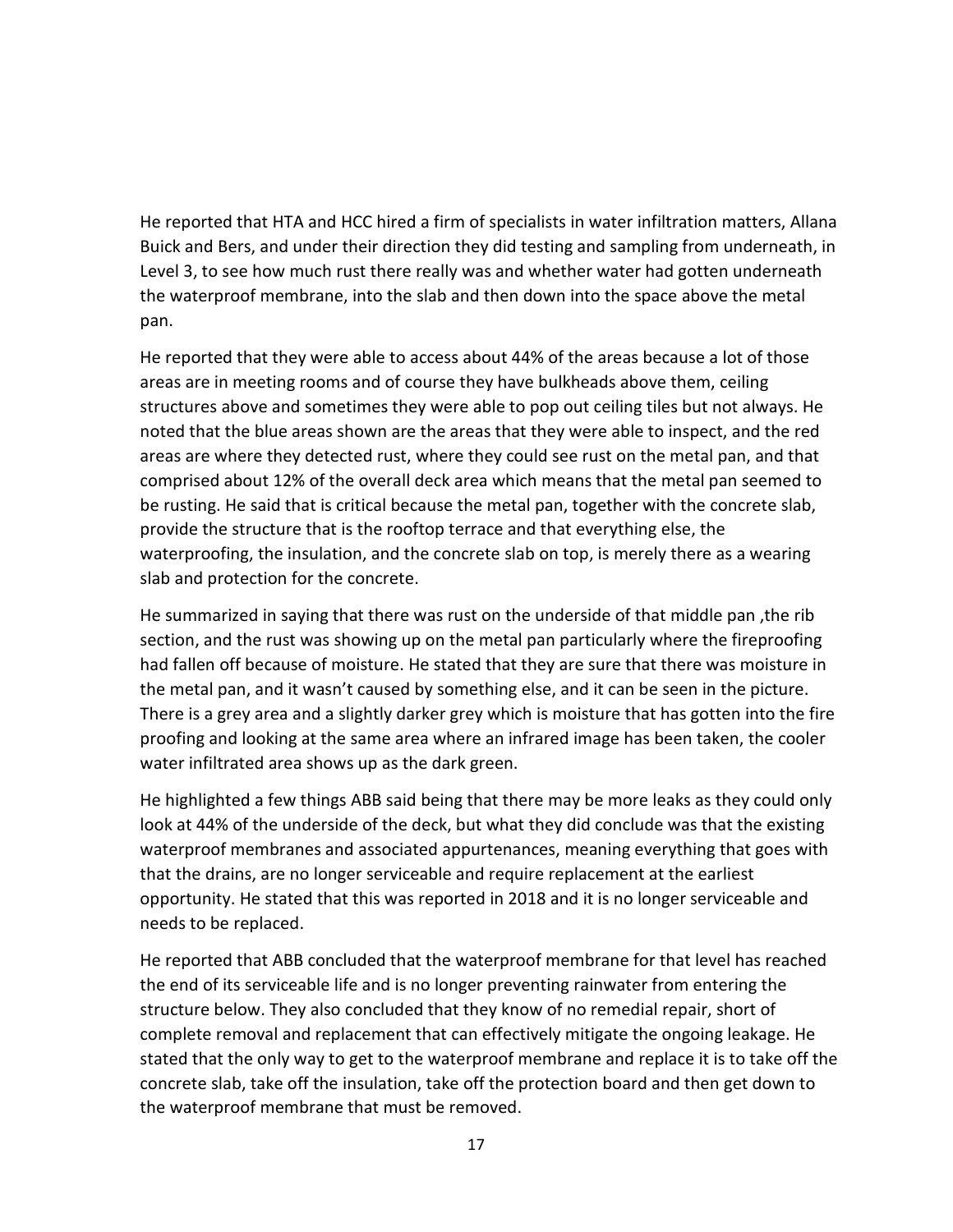He noted that HCC asked them to have Kai Hawai'i, the structural engineers they engaged back in 2018, to have another look at, particularly stairwells five and six, and as seen from their photos the rust is getting worse and peeling away sections of the beam flange, and the photo shows the decking has lots of rust, and more of those stalactites are coming and rust on the surface of that W18x76, which is a technical term for a web beam.

He stated that a structural member is only as good as the thickness of the bottom section, the top section, and the web, and needs all of these to have their full thickness but rust takes away that thickness, reduces it and makes it less strong.

He reported that the stair landing framing has corrosion at the lower levels and the stairstep pans and landing framing has also got corrosion.

He reported Kai Hawaii's findings and recommendations from their survey back in May and June this year, originally back in May and June of 2019 that they updated on August 3rd and fourth of this year. They stated that they believe the structural system - the concrete over the metal deck, those two first layers, can still adequately support the original design loads. In other words, it's safe to continue to use the deck, and that the section loss due to corrosion still ranges from superficial to less than 5%, which means that it's in the thickness of the metal pan. He said it's the thickness of the members that counts and the suspect remains around the roof penetrations, which is where there are drains and in those area it is worse.

He reported that, where they had a look, there was little impact on the deck capacity but there is more damage around the drains so this area will have to be strengthened or replaced. However, around the edge of the children's courtyard they saw that where there was black coming down the face of the wall and in some areas where the rooftop terrace overlooks the lobby, there's also staining, which is water coming out so there may be some similar conditions to stairways five and six, which they think is the case, but they have to open up those to have a good look.

He reported that, regarding stairwells 5 and 6, they suggested for stairwell 5 that they open up the wall below the girder and provide temporary shoring, which is urgent. For the secondary framing members, they also need to do shoring, and the stair landings treads should be strengthened by welding additional steel plates under any sections that have section loss. For stairwell 6 they need to open it up to have a good look before they can recommend what to do with the girders. However, for the secondary framing shoring of the sides and edges of the steel deck is sufficient until further investigation can be done.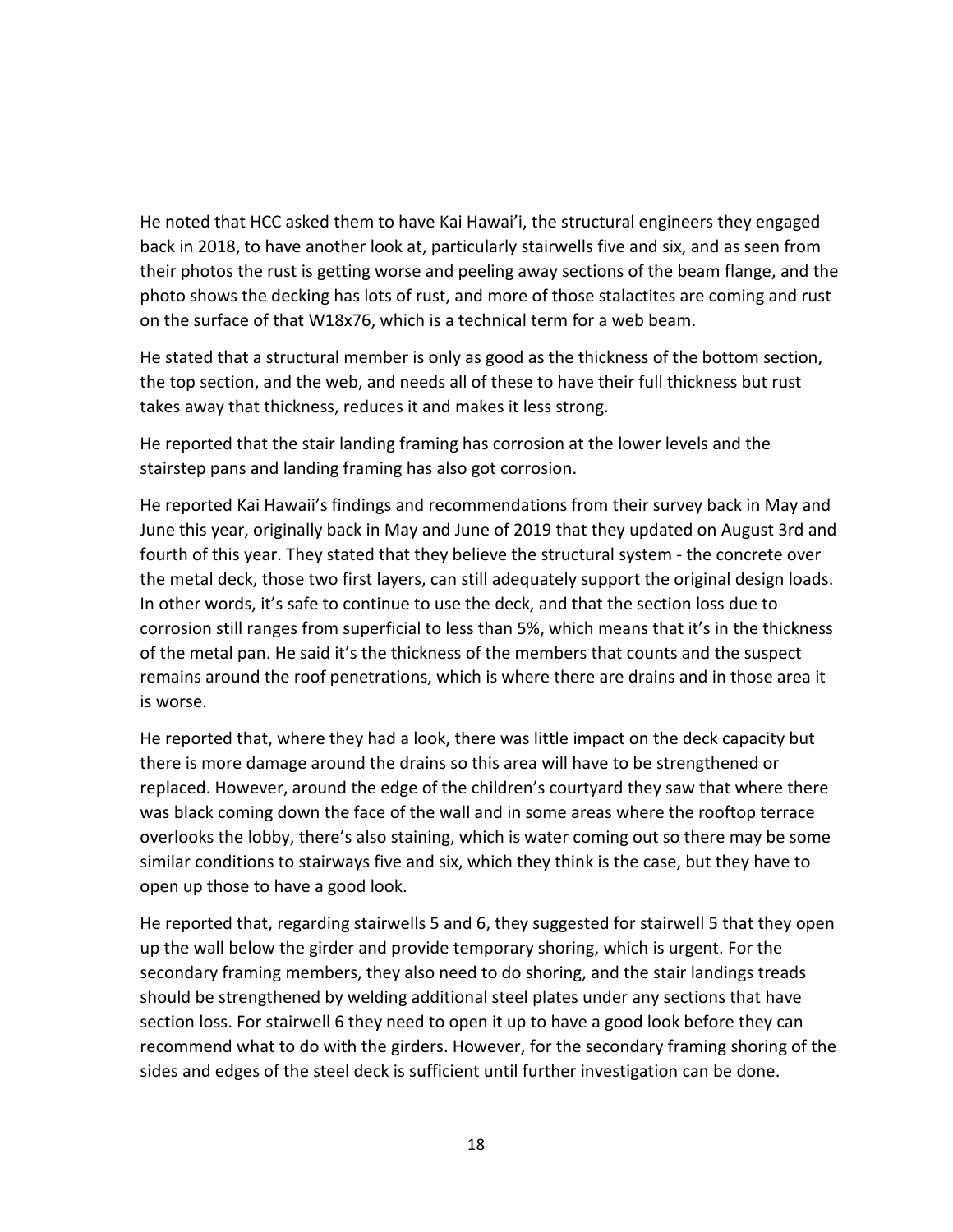He reported that, with regards to repairing the deck, there is a steel pan at the bottom. On top of that is concrete. On top of that is a concrete fill sloping toward the drains. On top of that is waterproofing. On top of that is a protection board and waterproofing. On top of that what is being proposed is a pedestal paver system due to long term cost, because with a pedestal paver system if ever there is a water leak they can take up some of these papers, inspect for the leak and repair them in a localized way, rather than demolishing 100,000 square foot of concrete slab and everything else that goes with it. So, it's a sensible solution for the long term even though it is more expensive and there are lots of different examples of pedestal and ways you can make it look attractive, but it will support public assembly.

He stated that they are proposing that they go back and repair the deck, take up the concrete and everything that's there now, all the way down to the waterproofing, then replace it with this system. He says there is a chance that they will have to do structural augmentation of the existing slab. This means that there is an additional layer immediately above the concrete slab in between that concrete fill because of the concern that is that if the structural pan, the middle pan, has got rust to the point where it's no longer enough to support the loads, rather than try and replace that which would be very difficult and timeconsuming, an option would simply to be to put another structural slab on top and bind that to the slab below which is done with special anchors. He said that would help increase the load capacity of deck and with resisting future cracking, but they don't know whether that's needed yet, they will only understand that once they get funding approved and get closer to doing the repair work itself.

He reported the options for consideration. Option one - the recommended minimal option is to repair the deck, add the structural augmentation as needed and use pedestal papers as the finished wearing surface that gets worn down overtime. Option two is to do exactly what is mentioned above, put in the pedestal paver system with the wearing slab and also to add Echo-Shade so that together with the existing Echo-Shade approximately 50% of the total deck area would be covered, but with both of these they will still have to repair stairwells five and six. Then the third option that was looked at was to repair the deck and construct a new ballroom to cover approximately 50% of the total deck area.

He noted that HCC recommends option two because the Echo-Shade provides shelter from sun and rain, and by having that it would allow HTC to free up the ballroom because currently when events are booked on the rooftop terrace deck they have to hold the ballroom as backup space in case there's rain, so if they had the Echo-Shade they would then be allowed the freedom to book the ballroom at the same time.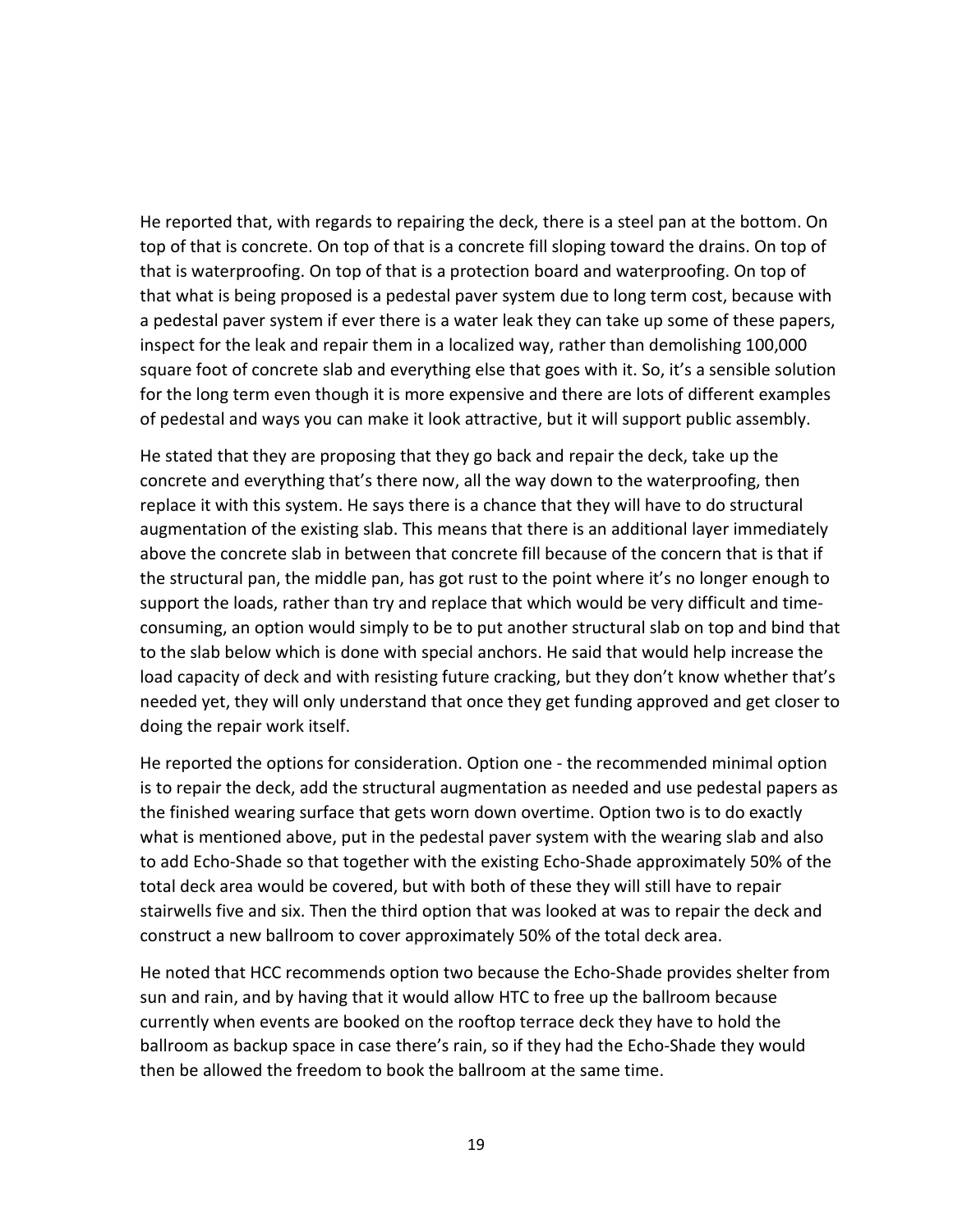He reported the approximate cost of the three items. Option one, 54 million, option two, \$64 million, option three, \$122 million. He stated that options one and two would take a total time of 76 weeks because they have to do final forensic analysis of the deck and see exactly what needs to be done, they have to get the design done for the final repair, put out the bids, procure the contractor, get the documents together, and make sure that everything is sorted with the selected contractor before they can start. So that's the total project time including construction. Construction itself, they think would be about 29 weeks, which is reasonably fast given the amount of work that has to be done.

He stated that option two would take about the same time even though there is more work because they would phase the repair of the deck so that sections that are going to have the new Echo-Shade on them would be made available first, and so it wouldn't hold up the reopening of the deck.

He reported that the third option is going to take a great deal longer, 120 weeks, because it has all the project issues of the deck repair, but on top of that it has to have a new ballroom designed. He said that is complex because the structure in that area, while they did spend another \$4.15 million in 1996, 1998, that structure that was added is no longer sufficient to carry the weight of an additional ballroom. Therefore, they would have to put a new structure through the meeting rooms and all the levels down, including through the exhibit hall, to put new foundations down and to design all of that to provide for the capacity to have that ballroom. Then the construction of it would take much longer, well over a year.

He stated that first the shoring and repairs within stairwells five and six should be done as a matter of urgency which includes the shoring and the new plates added into the steel treads and rises. Without this work being done there is a real risk that the rooftop terrace deck, or at least a portion of it, the Diamond Head end at least, will not have enough emergency egress capacity to allow the deck to be used for events. This would be a loss of revenue to the center, and the rust and continual degradation of those stairs would continue to get worse.

He stated that, in addition to all of that, the water in those areas infiltrates into stairwell five and six and makes its way down into other areas of the building including the Level 3 Meeting Rooms and the Intermediate Levels. He stated that the deck leaks, especially from the planters and around the drains, are impacting rentable space, including meeting rooms on Level 3, and some of those rooms are having to be taken out of inventory and can't be sold.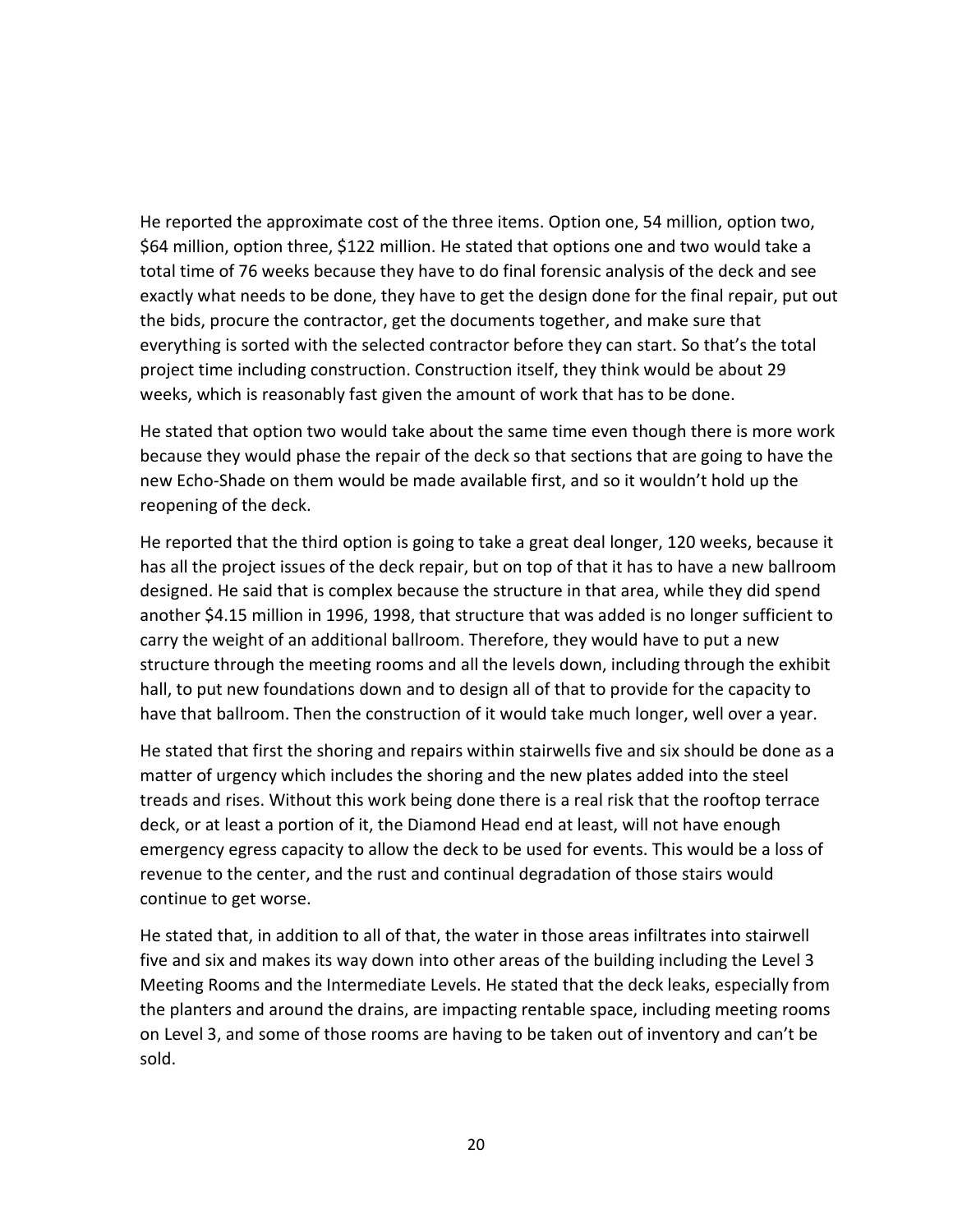He reported that if they were able to get funding for this and get into design in 2022, they could get construction done mostly in 2023 for options one and two, which is a good year for the center because they've got few event bookings that year, so the invasion of the construction noise and activity on event goers would be minimal.

He stated that this is an issue that existed since the building was designed because it is a flat roof that will eventually leak and they will always have a period where the waterproof membrane reaches the end of its useful life and has to be replaced, repair of this is not an option, replacement is required.

He stated that ABB has looked at many options for other types of fixes and none of them are viable, local failures of the deck, especially around the roof drains, will render the deck unusable even if the rest of the deck is still okay. He mentioned that if the work is not done, the amount of damage will continue to increase, and more rentable space will be taken out of inventory, especially the makai-side meeting rooms, the Children's Courtyard and potentially even some lobby areas. He noted that the longer they leave it, the more significant the renovation and repair, and the greater the cost. He mentioned there's also the impact of reputational damage on future sales. He pointed out that the Makai-side meeting rooms will not be saleable, in other words they won't be able to be rented during construction.

Chair Kam asked Mr. Regan to tell the Board why he wanted to have this presented and what he is asking for from the Board.

Mr. Regan stated that is urgent from a project standpoint, but also from a funding standpoint, and as they are approaching the development of the Overall State Budget, they need to propose to the Governor to consider adding this to the Governor's subsequent proposal to the Legislature for consideration. Therefore, there is urgency from a Board standpoint to approve one of the three options so that they can submit that request to the Governor to include that as part of the General Obligation Bond request for CIP for the upcoming session.

Chair Kam asked Mr. Regan to clarify with the board that he is not asking for any of the funds that are budgeted or allocated, and basically, it's a request for the Board to approve one of the recommendations, so that he can present it for the Governor to add into his budget.

Mr. Regan confirmed that that is accurate, and that the request is not from cash currently being held or already allocated or dedicated to current IP projects at the Convention Center, this would be a General Obligation Bond request for CIP and going forward, it would be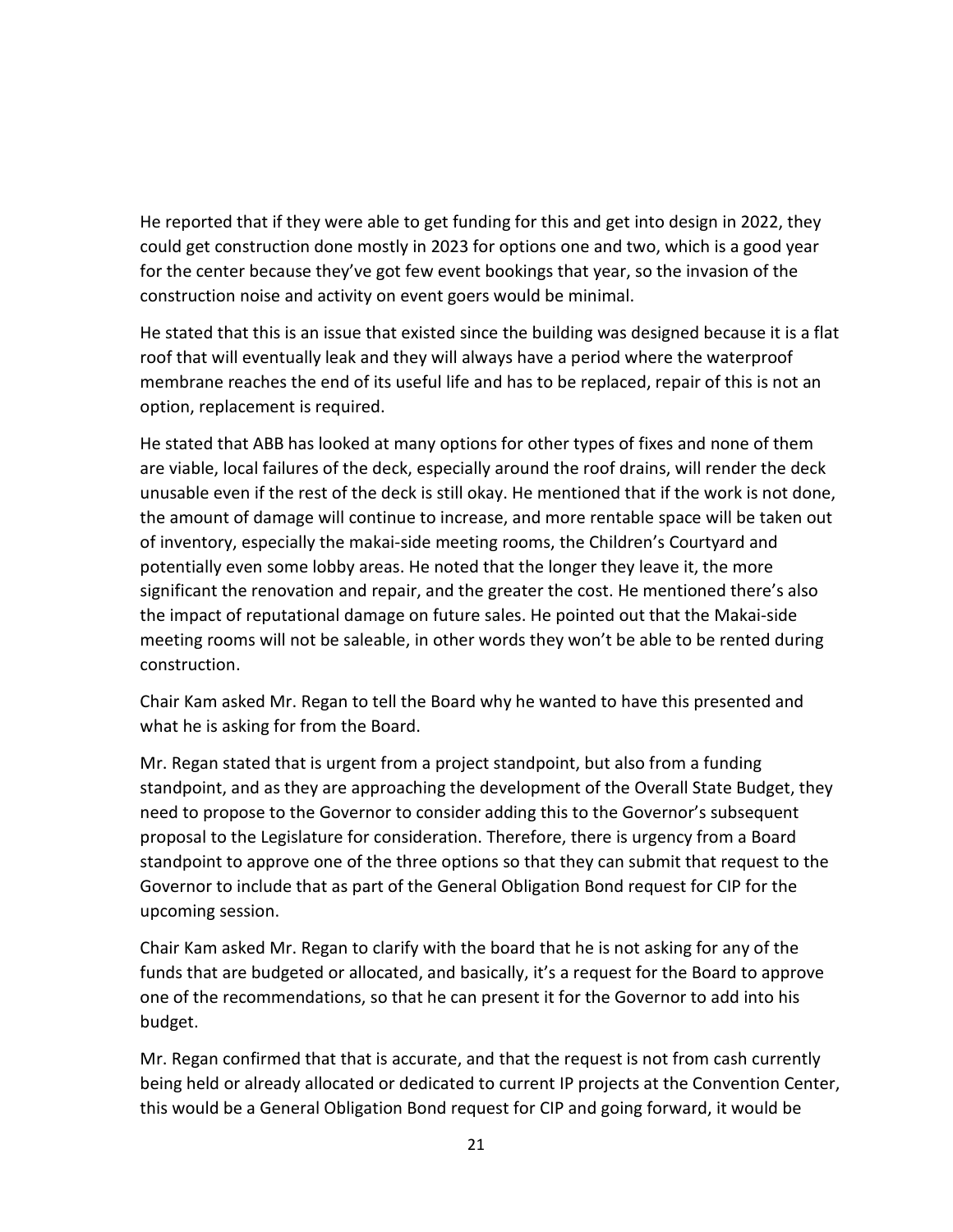important for planning and design to take place in 2022. He said that depending on the timing of that, they may have to fund a portion of the planning and design through existing cash that they have for CIP at the center, so it just depends on timing if they are able to get it approved by the Governor to include it in his budget, and if the legislature agrees to support it. Then just depending on the timing of that and how it matches up to the planning and design requirements for this project, will depend on whether or not they need to utilize some of the cash for planning and design.

Mr. Anderson stated that for total project time there are 76 weeks and construction time is 29 weeks, so 35 weeks would be needed for planning and design before they are able to put a bid package together for people. The cost for planning and design would be in the range of \$7 million.

Chair Kam clarified that they are recommending option number 2 and the ask might be for \$7 million from funds from HTC, which we have available if it's from the design side and asked if there are any questions.

Mr. Downing asked, with regards to everything being built above the structural pan, which is the piece that is rusty, correct what is going to happen to the structural pan.

Mr. Anderson stated that the structural pan is not going to be taken out, but the area around the drains will need to be opened up and the structural pan, in limited areas, will need to be removed and replaced. She mentioned that in very limited areas the rest of the structural pan, providing it doesn't continue to degrade, they would like to be able to leave in place and take out all the rust from the structural pan and therefore they are going to clean it, remove it and treat it.

Mr. Downing asked if the process is similar to what they did with the Aloha Stadium and expressed his concern about building all the weight on top, and the need to pay attention to the structural pan because if that gives, all that was built on top is just going to fall in.

Mr. Anderson stated that all of the structural pan is inside the building, and they have looked at and considered taking everything out and replacing it. She mentioned the problem there, is that if you take out the structure, everything including the structural pan, then you also lose everything in those meeting rooms down to the carpet, and so you have to rebuild all the walls for the meeting rooms, the air walls the HV AC systems and audio systems in there and all the finishes. She stated that it's extraordinarily expensive to put back, and even that aside, one of the things they did discover in discussions with the original structural engineers of the building and with Kai Hawaii is that the structural metal pan and the concrete actually act as a diaphragm bracing for the building, so if you took that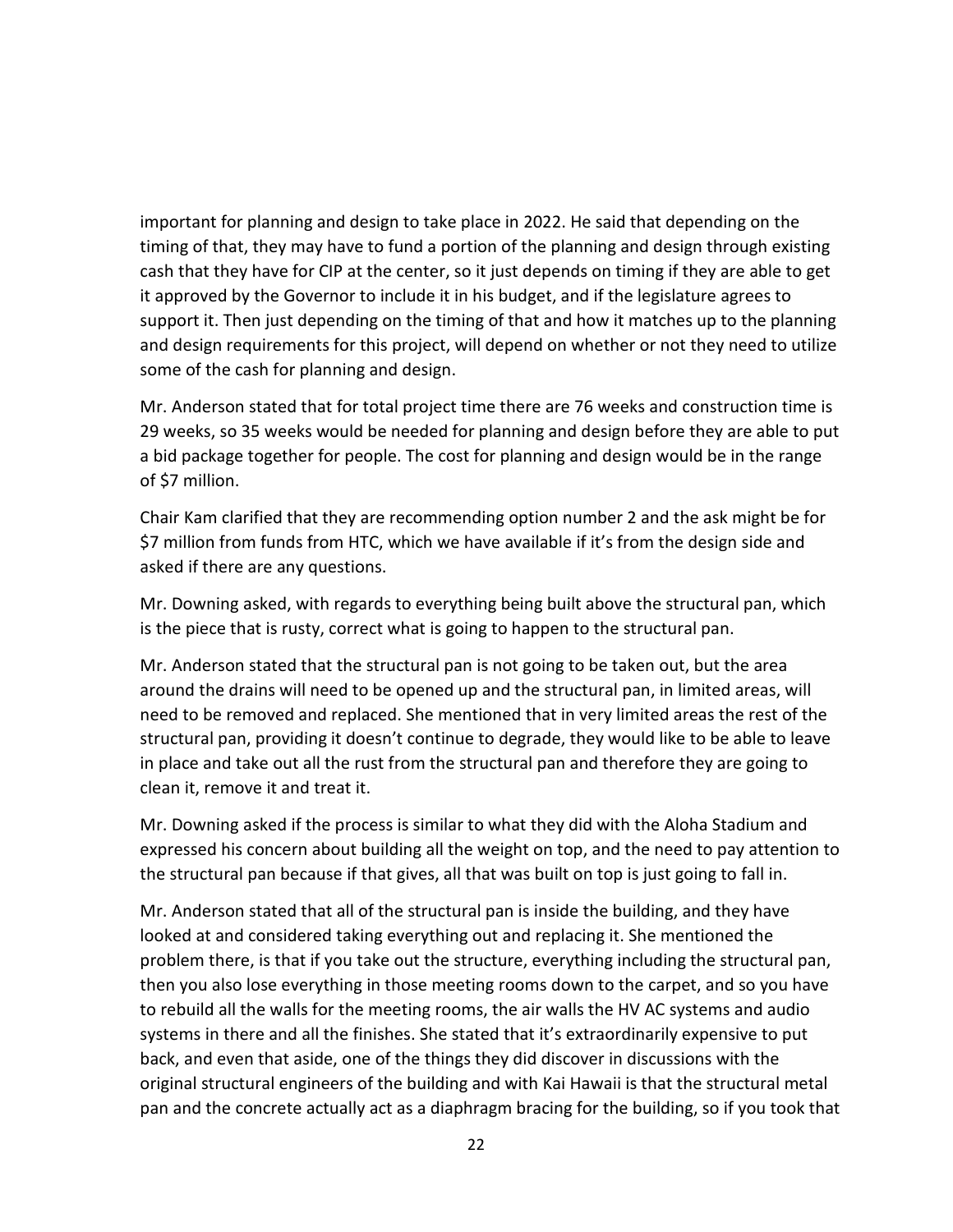out, they would have significant bracing problems for the rest of the building at level 4 and down to Level 3. So, in discussions with ABB, the experts in these waterproofing issues, and with Kai Hawaii, neither of them believes that there's a need to take out the metal pan. They believe that it can be treated properly and that once they get the water out and put waterproofing on top of it, there will be no further rusting of the metal pan and that the issue will be dealt with. He stated that the other thing that gives him some comfort is that the pan has been rusting or had water infiltration on it for quite some time. He mentioned it was a galvanized steel pan, so the galvanizing has obviously worked and even with all that water in all that time, as the Kai Hawaii reports from this year said, most of the rust on the metal pan is surface rust and none of it, except around the drains, has greater than 5% decrease in the surface area.

Ms. Yuen asked for more information on the Echo-Shade, what that looks like and how much square foot it would be covering.

Mr. Anderson stated that the Echo-Shade is being installed up there right now and the total area of Echo-Shade, once completely done, will be in the order of 40,000 to 45,000 square foot.

Mr. Regan stated that the Echo-Shades are ceiling height and they're also automated in the sense that they are able to open and close based on weather conditions. So, if it rains, they are able to close the echo shades and then utilize the space beneath it more. He mentioned that if it's too sunny they're able to close the shades and allow activities to occur on the rooftop. Currently this cannot be done, because of being fully exposed to the sun up there on the rooftop, so it does certainly provide more usable space to be rented, and without having to deal with the possibility of having to strike it if there is bad weather.

Ms. Orton stated that she thinks the option to go with Echo-Shades covering 50% of the rooftop is the option that they are strongly recommending as it really does provide an opportunity to utilize the roof without having to hold the ballroom as a rain backup. She mentioned that it also allows them to not have to extend very expensive costs to customers to use the roof, as it allows them to reduce the expenses that their customers would have to pay to utilize that roof. She said that in addition, it also allows them to run electrical power to the roof through this system because it is automated and they will have electrical running through the base of this structure, it allows them to run electrical outlets to cover 50% of the roof.

Chair Kam asked about a warranty with regards to the investment.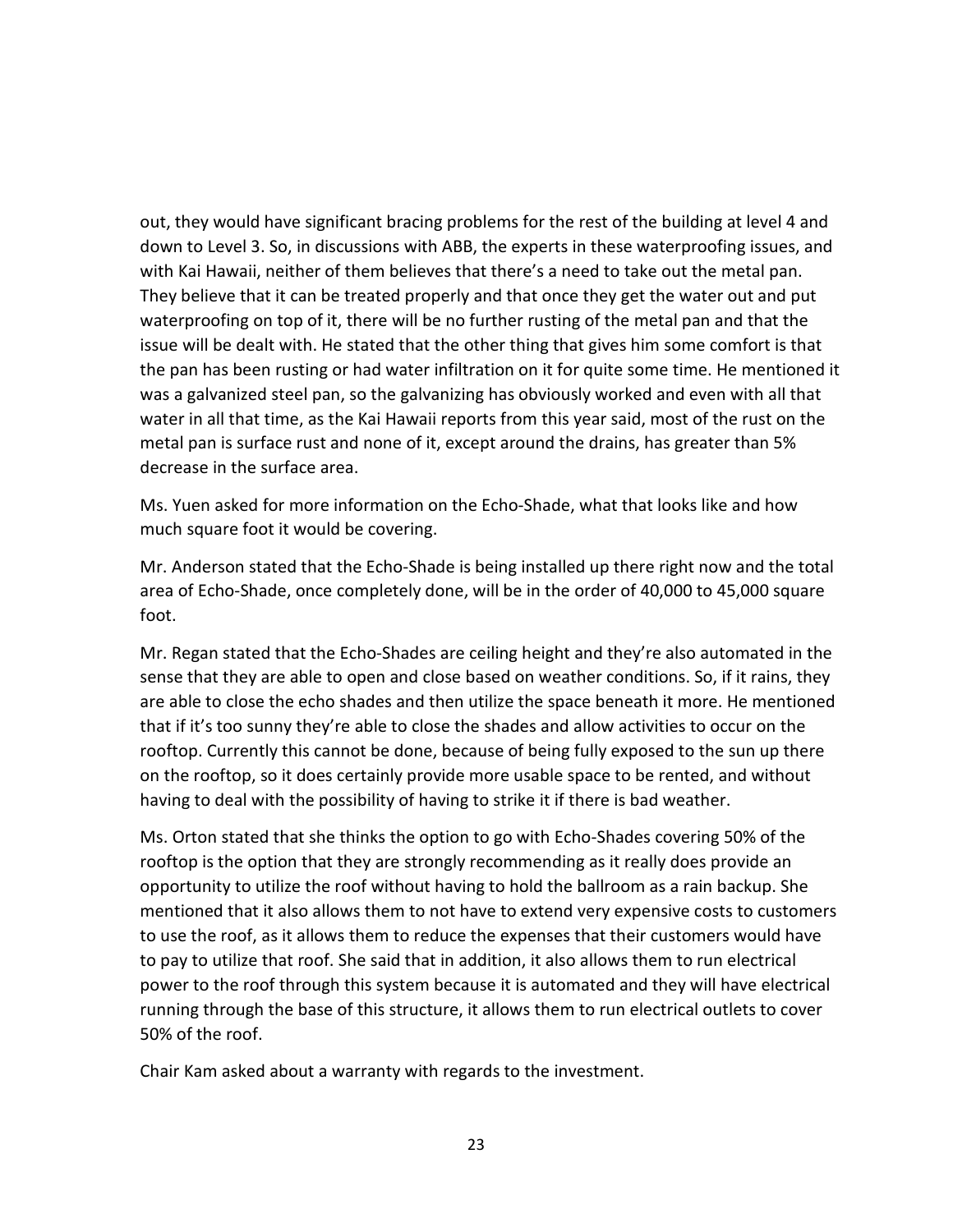Mr. Anderson stated that they will be seeking a 20-year warranty on this and included in the pricing of these options for the deck repair, they are also pricing in a water leak detection system going into the membrane, so it will detect and electronically alert building maintenance.

Mr. Ching asked if, outside of the larger costs of option three, it is as desirable as option two as it seems it would be a more permanent fix to deal with water for the long term, past 20 years, usable all the time and with the Echo-Shade you end up having to have a backup anyways.

Ms. Orton stated that they definitely would prefer to have the entire rooftop covered if price were not a factor, and whether it's 50% or 100% of the rooftop they would be able to utilize that space more if it was in a ballroom or additional function space, but they are happy with the Echo-Shade.

Mr. Regan emphasized that they are not saying that the rooftop deck area would be 100% covered by a ballroom. He said that only 50% of the deck would be covered by the ballroom. Me mentioned that beyond that, the top of the ballroom will still be exposed to the elements, and so regardless, there will be the potential for water intrusion at some point in time. And then also, as part of the ballroom option, what is the payback in terms of additional utilization and the cost benefit analysis? Does it make sense from that perspective to go down that path and then finally, the appetite for supporting CIP and General Obligation Bonds at that level of dollar and he mentioned they still need to get the Governor and the Legislature to support that inclusion.

Chair Kam asked for clarity on their recommending of option number two with the \$64 million costs, and if it is because the amount of business that they can retain can justify the investment that the State and the Government would make.

Ms. Orton stated the ballroom is their most rented space, and they did look at the revenue generated there, and to double the price on the project didn't make sense.

Mr. Togashi stated that a lot of the benefit of an additional ballroom would be toward local business, so they are talking about expanding further into the local market which he thought is not their point of emphasis.

Mr. Arakawa stated that he is very concerned by that statement that local businesses are not a concern of the Convention Center, but that aside, they need to be mindful of the taxpayer's money and the issues raised about Aloha stadium and by Mr. Ching and asked how long this fix is going to last.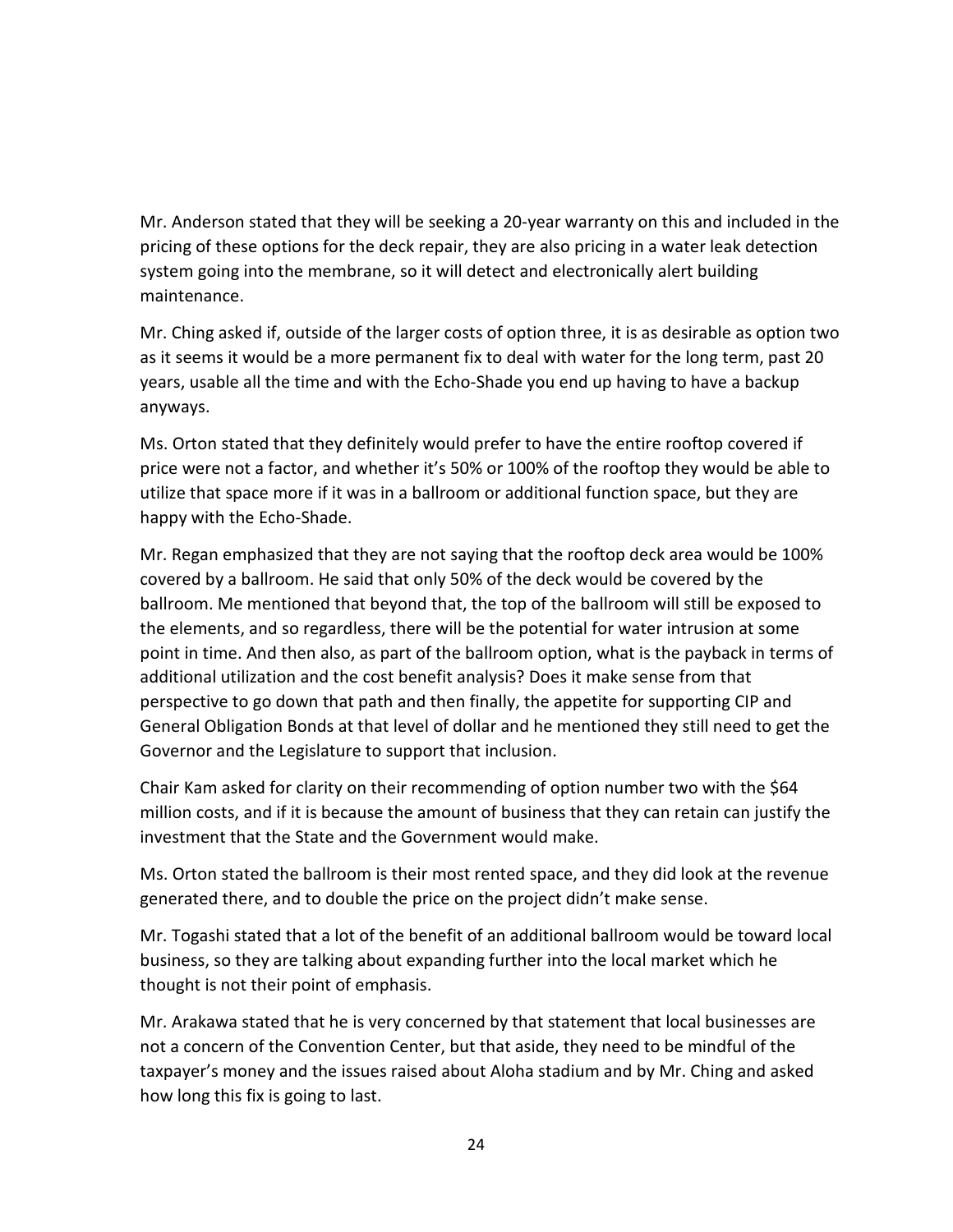Mr. Anderson stated that the Aloha stadium was a flawed design from the beginning because it was built using a product called court, which is 'designed to rust,' and the structural pan which has had some damage can be topically treated without having to be replaced in the views of the experts, ABB. He stated that in the long term it is a fact that every 20 years the future Board will have to provide funding for taking up the pedestal pavers, lifting them out, taking off the protection and replacing that waterproof membrane. He mentioned that it's no different to replacing the roof on a house or the roof on the ballroom, and that it will have to be done on a cycle and can be planned for in budgeting.

He stated that the problem with the installation that they have there right now is that it is a poured-in-place concrete, so the only option they have for dealing with it is to take the whole big piece of concrete out to get to the membrane to replace it. The Convention Center Authority at the time went for best value and that was considered this value, but it was always going to be a problem in the long term. He stated that this will have to be addressed every 20 years, and if they put a ballroom over 100% of the building, they will have to replace the roof of the ballroom every 20 or 25 years.

Chair Kam reiterated that this is just looking for the Board's approval to submit.

Mr. Atkins asked what the life expectancy of the Echo-Shades is.

Ms. Orton stated that it is 15-years, but she will double check.

Chair Kam asked if that would be added after, or if it is a design build in the original \$64 million.

Ms. Orton stated that it has to be done when they are doing the setup, together, because they have to core in the base pillars for the Echo-Shades and that would have to be done while they're putting in all the pavers and waterproofing.

Mr. Ching asked questions regarding the stairwells - if these options do not get approved is there a breakout of that cost that could be re-asked for.

Mr. Anderson stated that they are looking to do some temporary repair work right now, and then a long-term fix. She mentioned that the significant problem is the water that is getting into the stairwells at level 4, at the rooftop terrace deck level, coming out of the slab edge, where the slab meets the stairwell wall. She stated that it's leaking out of there so they cannot finally fix the stairwell unless they fix the water problem from the rooftop terrace deck.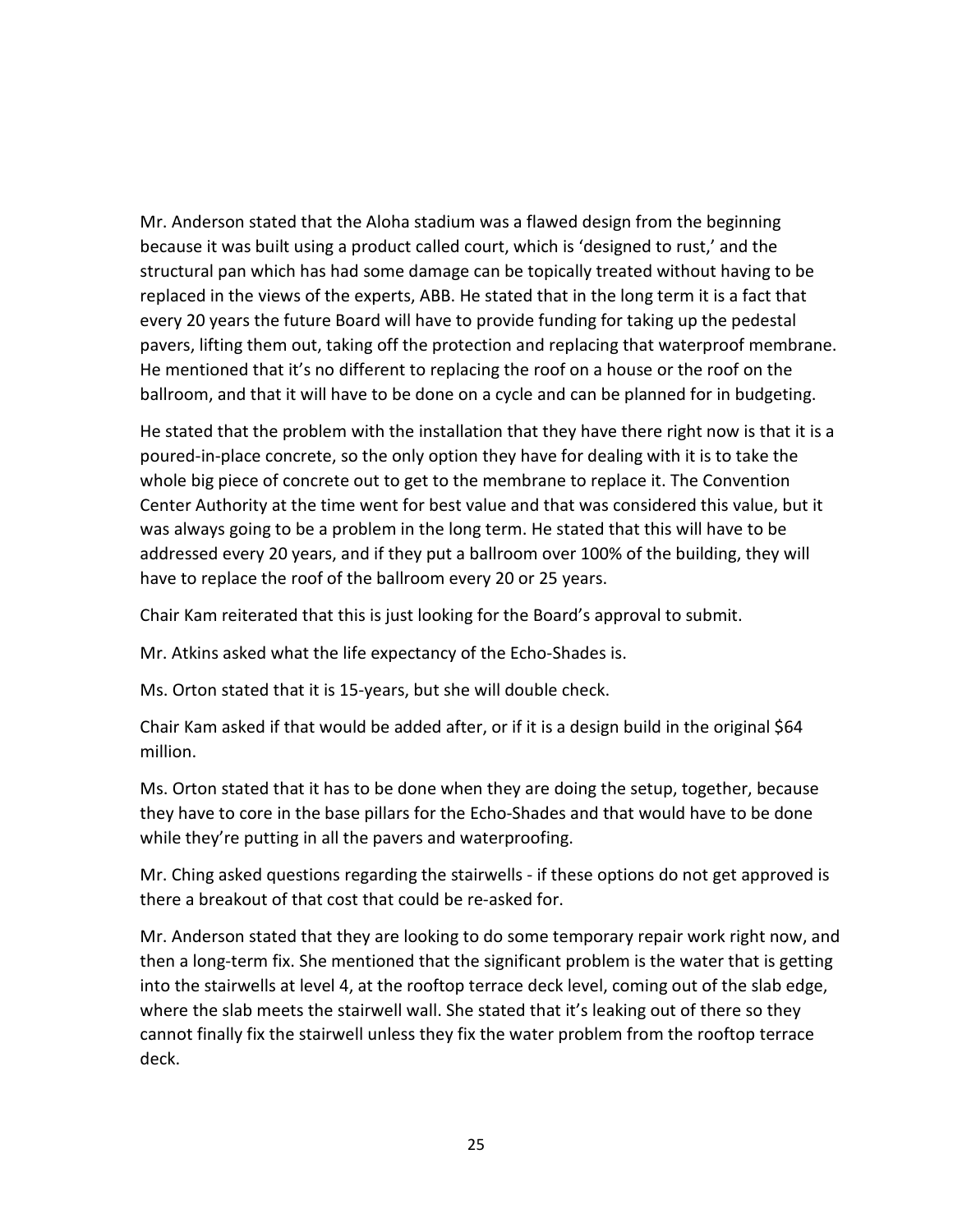Ms. Yuen asked if they are going to get breakdowns for each of the repairs including the Echo-Shades as a specific product that typically wouldn't be included in an RFP, how the funding is going to work and when it goes out to bid is it already set that it is Echo-Shade because that's over \$200 per square foot for a shade structure. She stated that it would be helpful if they understood the breakdown on the number.

Chair Kam stated that it seems like the Board needs more information, which Mr. Regan can provide, but he is not sure if they are ready to make a decision today, and asked Mr. Regan if this is something that can be postponed.

Mr. Regan stated that it is up to the Board how they would like to proceed, but he cannot guarantee that if they wait for the next Board meeting, whether or not they will have sufficient time to request it through the Governor's proposal which is being built currently. He mentioned that unless they have a special board meeting within the next couple of weeks to go back to the matter, there is some urgency, so he would much rather prefer if they can get into the details now and answer those questions now.

Mr. Arakawa stated that this is a huge issue. He mentioned that the legislators have taken a tour of the Convention Center. He stated that he is sure that they know that this is an issue that might be coming before them, and the Governor's office knows about this, and knows that this might be coming before them, or does the Governor's Office and the Legislative not have any idea?

Mr. Regan stated that this was discussed with the Board back in April 25<sup>th</sup>, 2019. He said the full presentation was made on this very same issue as it relates to this project, and they know that they didn't have dollar amounts included in it. He mentioned that they may have had estimates at that point in time and they didn't have all these other options available, but it was a project that was part of the awareness going forward, and, as part of that, beyond that particular presentation, they went around and met with legislators at the time to share this report with, as well as what the direction might be going forward, as it relates to this. He mentioned there is awareness of this project and he is very certain the Governor is aware there's a need for a rooftop repair project at the Convention Center.

Mr. Arakawa mentioned they can take one other meeting, a special meeting, to go through this so that all Board members are comfortable on the options and in the meantime Mr. De Fries and Mr. Regan can share this with the Legislators and Governor.

Chair Onishi stated that this is an issue that was brought before the Board a number of years ago. He mentioned that the administration at that time, went around and talked to different legislators, both in the House and the Senate, regarding the issue and what the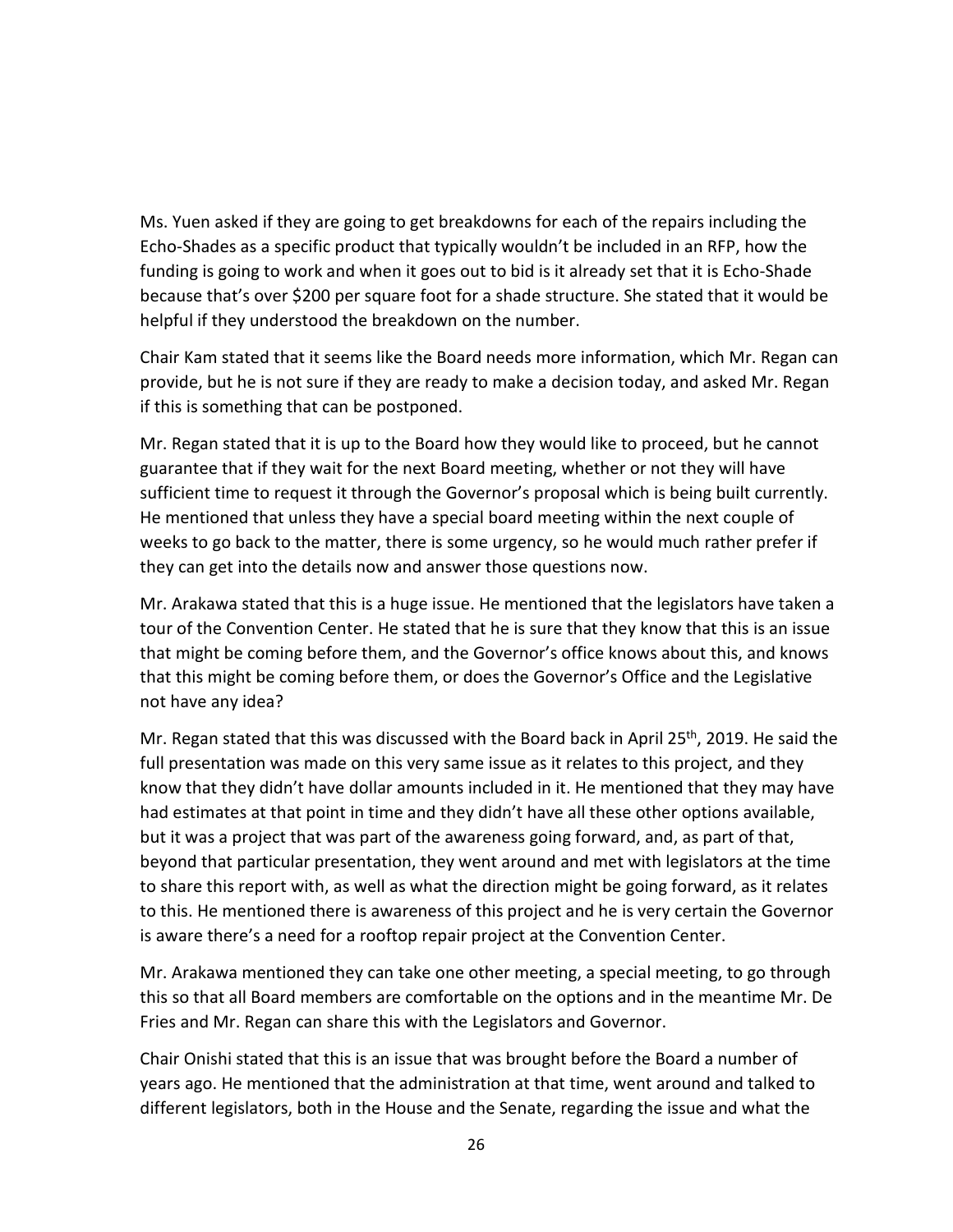appetite was for the legislature to address the problem, and they have to remember that this was pre-pandemic and was also sort of built into a bill that was introduced in about 2019, which did not pass. He said that would provide strategic funding to the Convention Center through a general fund allocation for four years in order to build up the reserve in order to address the problem, but a secondary attempt was made to look at the Convention Center and make improvements to the Convention Center that would have addressed the potential for a hotel structure, as well as to address the open deck on whether or not to enclose it.

He stated that the Governor is in the middle of his budget to the legislature, which is December, and that the Board needs to make a decision to move forward with a project that would address the issues on the rooftop of the Convention Center as this is an ongoing problem since the Convention Center was built. He mentioned this is just a request to the Governor to include in his CIT budget, the recommendation, which is 64 million, which he agrees, is a reasonable amount.

Chair Kam stated that gave a good perspective on the timeliness and asked if members feel comfortable moving on this or if they still want to hold off.

Mr. Arakawa asked Mr. Regan what the deadline is to submit this decision to the Governor to get in the Governor's budget.

Mr. Ching stated that Chair Onishi's insight is valuable to Board members who were not present when this issue was first discussed.

Mr. Atkins stated that he believes they should move forward with it, and he does not see option number 3 being a realistic monetary option. He mentioned that he thinks they need to do everything they can to fill up what they have, and so he chooses number two based on his experience being up there for receptions. He stated that when it's really hot you see small little tents which don't look as professional as sun shades would, but he thinks there is time to vote on it today because some of the questions that can be asked about the value they will be getting on spending that much more for the sunshades, and if they have to be replaced. He is of the opinion that the Governor will look at a minimum of two options, and if he doesn't think that he can get the funding for number 2, he will go for at least number one.

Mr. Downing asked Mr. Anderson about a structure that had to be put to hold up the existing roof.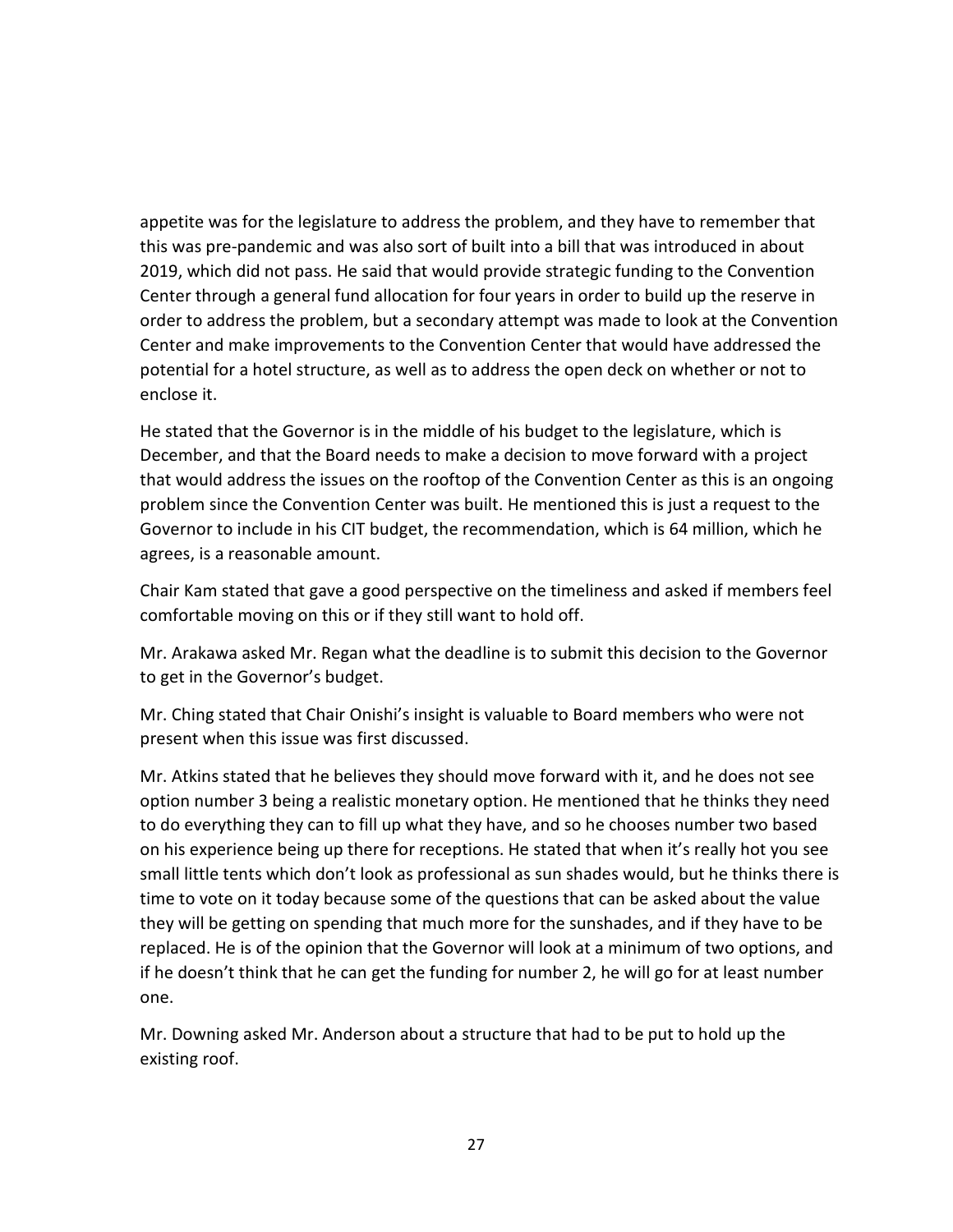Mr. Anderson stated that when the original building was designed as part of a design build arrangement, the Convention Center authority, which was the entity at the time that was responsible for getting the Convention Center to reality, having seen the proposal from Nordic PCL that they have this big rooftop terrace deck, was concerned that at some stage in the future they would need to have either more meeting rooms or more ballrooms. That was actually part of the RFP process which was how they would expand this building. So, the response was that they would take the rooftop terrace deck and add additional meeting rooms or ballrooms or some other rentable space. The issue then was that the structure was designed to take a rooftop terrace deck, not the weight of an additional ballroom or meeting room, which is a basically another level, and he mentioned that there's a lot of weight in there. So, the question then was if they could design and build a structure now, so that it would take that extra level of building on it in the future, the answer was yes, so they paid an extra \$4.15 million to the design builder to put in the additional structure to take a future ballroom or meeting room. That was in 1996/1998. The problem today is that the structure is no longer sufficient according to modern codes.

Mr. Downing asked if the structure now can take the added weight that they're going to put it on with a floor above.

Mr. Anderson stated that it cannot and that under the old codes it would make those building codes.

Mr. Downing asked if the flooring they are planning to put over the existing roof can be supported by the structure that is in place now.

Mr. Anderson stated that they would have to put in additional structures.

Chair Kam clarified with Mr. Anderson that the structure of the building will support proposal number one or two.

Ms. Yuen, Mr. Regan, and Chair Kam decided to modify the wording from "Echo-Shade" to "a shading system" in the proposal.

Mr. Regan confirmed the votes through roll call, and it was unanimously approved.

## **9. Presentation and Discussion of Current Market Insights and Conditions in Hawai'i and Key Major Hawai'i Tourism Markets**

Chair Kam recognized Ms. Chun to provide an update. Ms. Chun stated that the total expenditures for the month of August is actually 8.9%, below 2019 levels. U.S. West and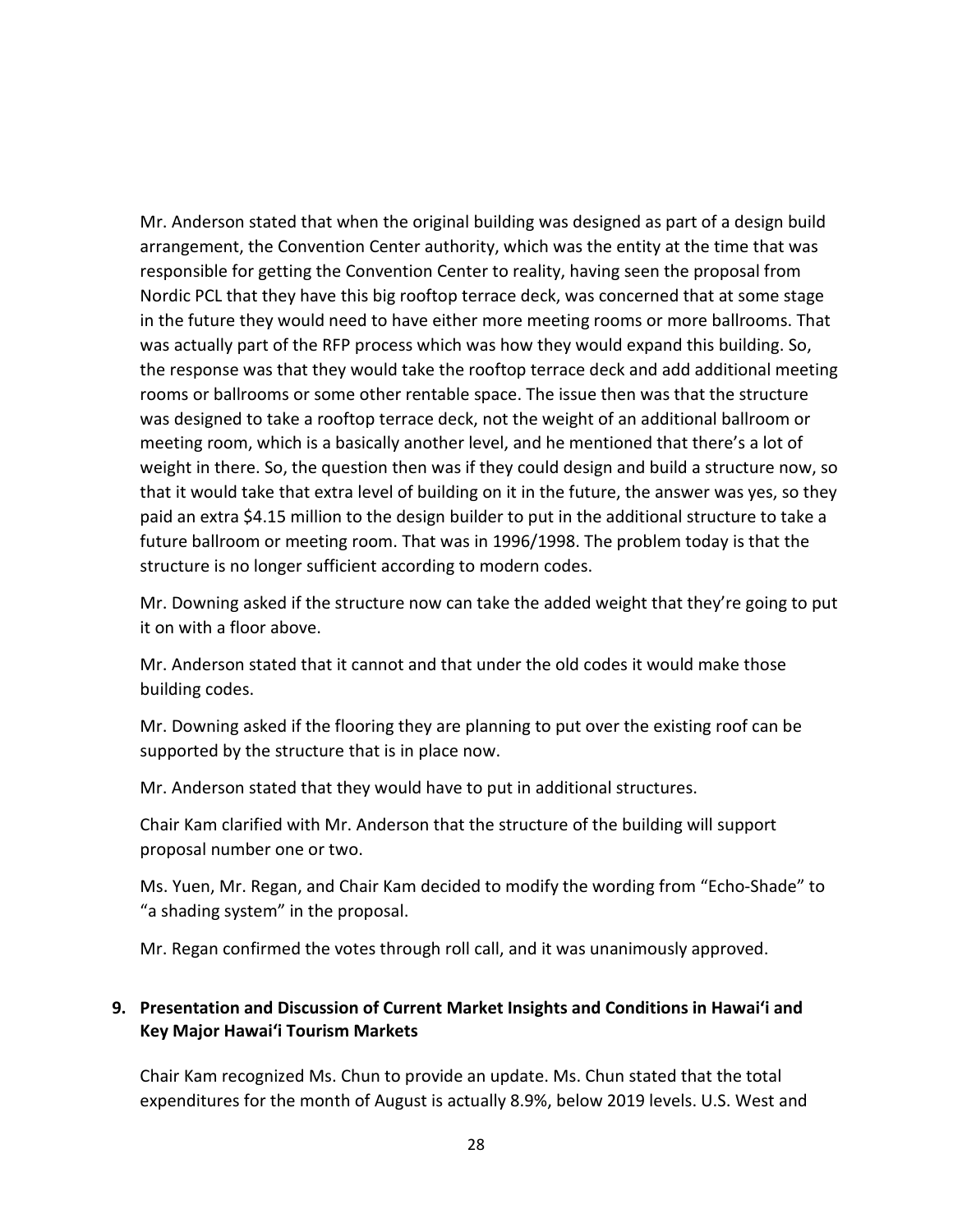U.S. East are the major markets that are coming in at higher spending levels than they did in August of 2019. She mentioned the number of visitor arrivals and average length of stay were longer for these markets than 2019. She also mentioned that they're also spending more per person per day and people continue to spend more on lodging than they spend on food, but they're spending a little less on shopping. She reported that in August, looking at the average daily census, they see that for U.S. West and U.S. East, they had more visitors on any given day in August 2021 compared to August 2019. She also reported that looking at an island basis, they do see that while the overall expenditures per island is mostly down compared to 2019, they see that the person per day spending was up on O'ahu, Maui, Kaua'i and Hawaii island. She mentioned that the visitor arrivals and average daily census were lower than 2019. Looking at tax collection, according to the Department of Taxation they collected \$64.1 million in TAT in August. So, the total preliminary FY2022 collections is \$69.1 million which is up 1.279% compared last year.

She reported that, looking at hotel performance occupancy for hotels and vacation rentals, they were similar, slightly higher for vacation rentals, the ADR was higher for hotels than it was for vacation rentals. She mentioned that most of the people are staying at hotels. Some trends that she thought were interesting for the Japan market was that they had significantly more people staying in condos than in 2019, and a lot more people, 15.5% versus 1.6%, staying with friends and relatives, and they see for Canada the trend is different where only 9.1% of them are staying at condos, compared to 2019 almost over 28%. She mentioned that many people, 28.9% versus 4.8%, are staying with friends and relatives, so that's a big shift for those two markets, but again, there aren't that many Japanese and Canadians coming in August, so the majority of the people are the U.S. West and U.S. East who are mostly staying at hotels.

She stated that, looking at the overall unemployment rate, they see that the unemployment rate has been trending down in recent months where the overall unemployment rate for the State was 6.6% and looking at jobs, they see that there has been recovery in accommodation jobs for the month of August, and also food service and drinking places jobs. Looking at scheduled air service for the month of August, they did have more domestic service in 2021 across the State than we did in 2019. She mentioned that this trend also continued for September and noted that international air service was down for both of those months. Going into October and November, they still see that air service for domestic is up compared to 2019. She mentioned that one of the things that they see in November for Maui is an increase in international air service, and that's with Canadian flights resuming. She noted there is a similar trend in December.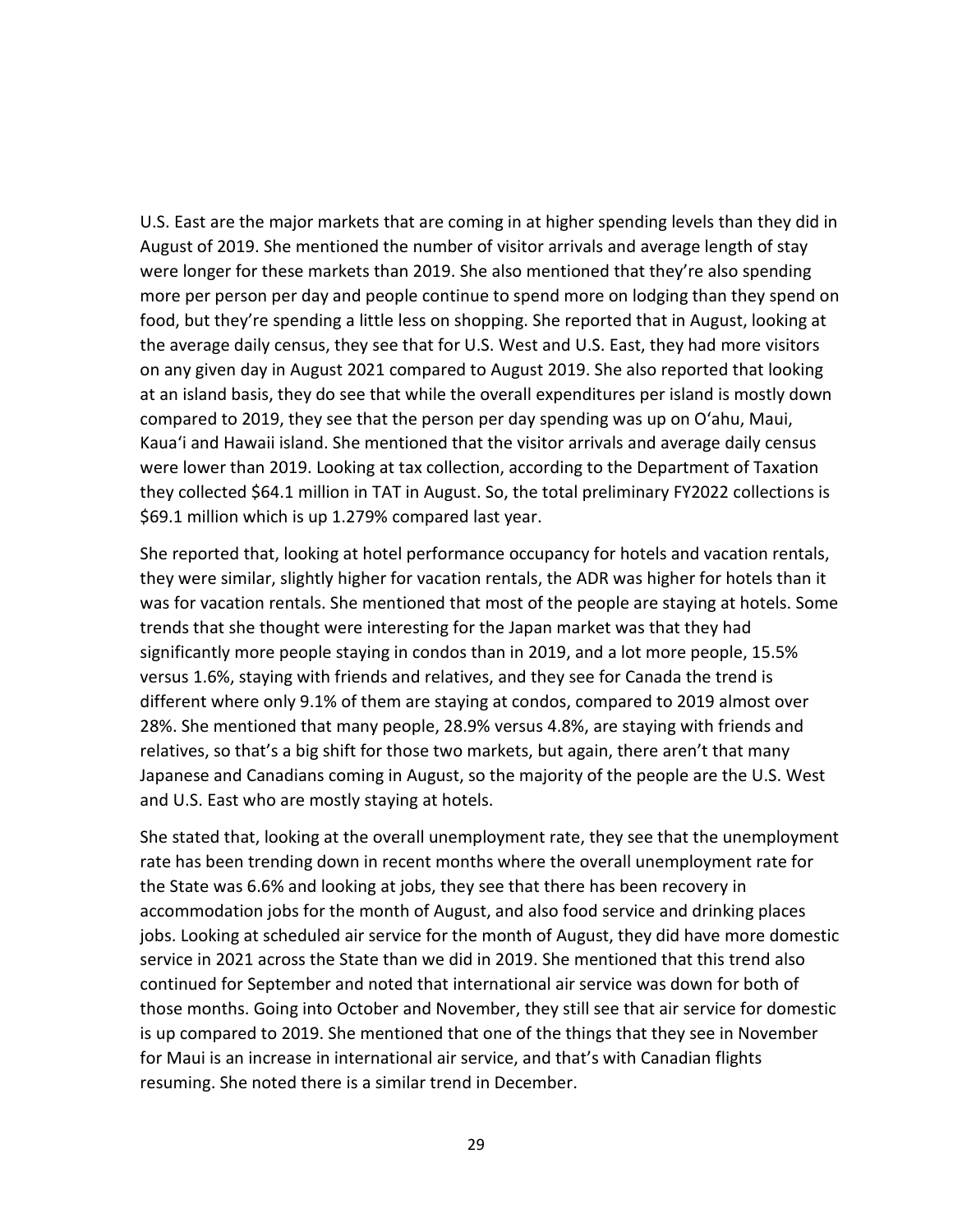She stated that travel agency booking trends for2019 was flat, but 2021 bookings started trending down during the summer, but it's starting to rise back up now. She mentioned that it looks softer in December and January then it was for 2019, and going into June of 2022 it's very similar to 2019. Looking at cancellations and re-bookings in 2019 was stable, where less than 1% of the transactions were for cancellations and rebooking. She noted that if you look at 2021 you see there was in increase in cancellations and that did correspond to issues with the Delta variant, Governor's announcements, and mayors' announcements, and it looks like it's sorting itself out now.

Looking at the monthly pace they see for the U.S. market October is a little bit lagging from 2019, but it's very similar and also similar for November and December. Looking at Q1, there's a lot of ground to make up still for Q1 and Q2 of next year. Looking at the pickup from last month's report they see increases in bookings for October, November, December and also increases for Q1 and Q2. Looking at O'ahu, this is for U.S., Japan, Canada, and Korea (there's hardly anybody who is planning to come from Japan or Korea), those numbers continue to be very low. Everybody who is planning to come is from the U.S., and then Canada. There is an increase in bookings in December where you saw that with the air service reflected there.

Looking at the pickup, Hawai'i Island, for October is actually ahead of 2019 and also for November, but still trailing for December. Pretty much everything was positive for the U.S. market. There was some negative pick up for Japan and Korea.

Ms. Kimura stated that more than half of the Japan market is from the Asia market arrivals, but there's no flight from Asia.

Ms. Chun stated that the people are coming on domestic flights from the U.S. mainland.

## **10. Report on Marketing Standing Committee with the Committee's Recommendations to Approved Amended Brand Management Plans for Hawai'i Tourism Japan**

Mr. Chun stated that they received a market update from Mr. Takahata and Ms. Varley from Hawai'i tourism Japan that the State of Emergency is being lifted as of today September 30<sup>th.</sup> He mentioned that, in conjunction with the fact that the Japanese government is targeting 80% vaccination by December, they are at nearly 60% as of today, so they're tracking well to open up domestic travel, and then restart international travel hopefully early to mid-2022. He stated the Amended Brand Management Plan for the remainder of CY2021 is to support that anticipated return (page 208 in the meeting packet). He mentioned that basically it's the remaining budget implementation of about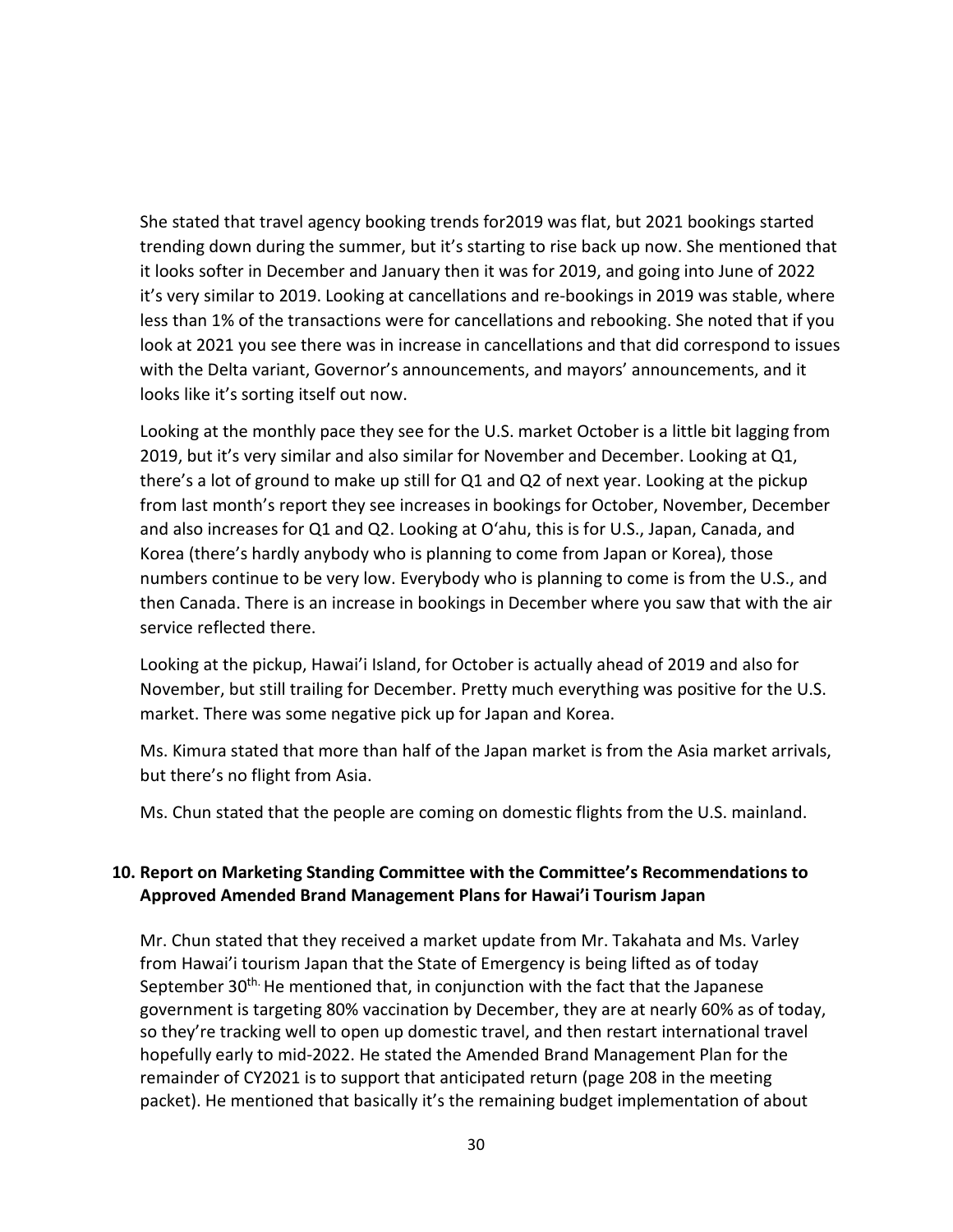\$1.34 million. There were two ideas on which to spend that funding in the last meeting. One was for the shuttle bus idea, and the other one was for local PR which they took out of the Amended Brand Management Plan for HTJ. So, they came back to them with a proposal for that \$1.34 million, about \$900,000 (65% of the budget) now is to spend on market co-ops to support bookings in Q4 for Q1 2022 travel in both the leisure MCI or MICE markets.

He stated that with all of the relationships that HTJ and Hawai'i has in Japan, and with their industry partners they have a matching fund ratio of one to six, so there is really good support there. He mentioned that it is exciting that they are working and moving with industry on trying to stimulate these bookings as Japan travel opens up.

He stated that the other roughly 35%, \$438,000 is designed for educations to reinforce messaging and inform the visitors from Japan about what's expected, and that preparation and spending towards education and messaging is absolutely important.

Mr. Ka'anā'anā stated that the opportunity with that six to one match of leveraging state dollars and making sure that they are moving with cohesion and focus with the industry, both on the Japan side and the local partners in Hawai'i, is really important for them to recover the market.

Mr. Chun asked for a motion to accept the Committee recommendation to approve the Amended Brand Management Plans for HTJ.

Ms. Kimura asked if they could add expenditure for this market to the KPI's.

Mr. Chun clarified that Ms. Kimura wants to add visitor spending as the KPI into this particular years' BMP.

Mr. Ka'anā'anā stated that they are in the middle of the contract. He mentioned the KPI's have been established and are uniform across all the markets and that on top of that, at macro level, they, as HTA as a whole, have four key performance indicators that they're tracking themselves against, which include total expenditures per person, per day spend, resident and visitor sentiment. And he added that the per person per day spend is not something that a GMT or even HTA have any control over as they don't control price, which are the inputs into the calculation.

Chair Kam asked Mr. Chun to clarify the motion he is asking for is the recommendation to approve the amended brand management plans for Hawai'i tourism Japan that was presented, and that all the KPI's are already embedded into agreements.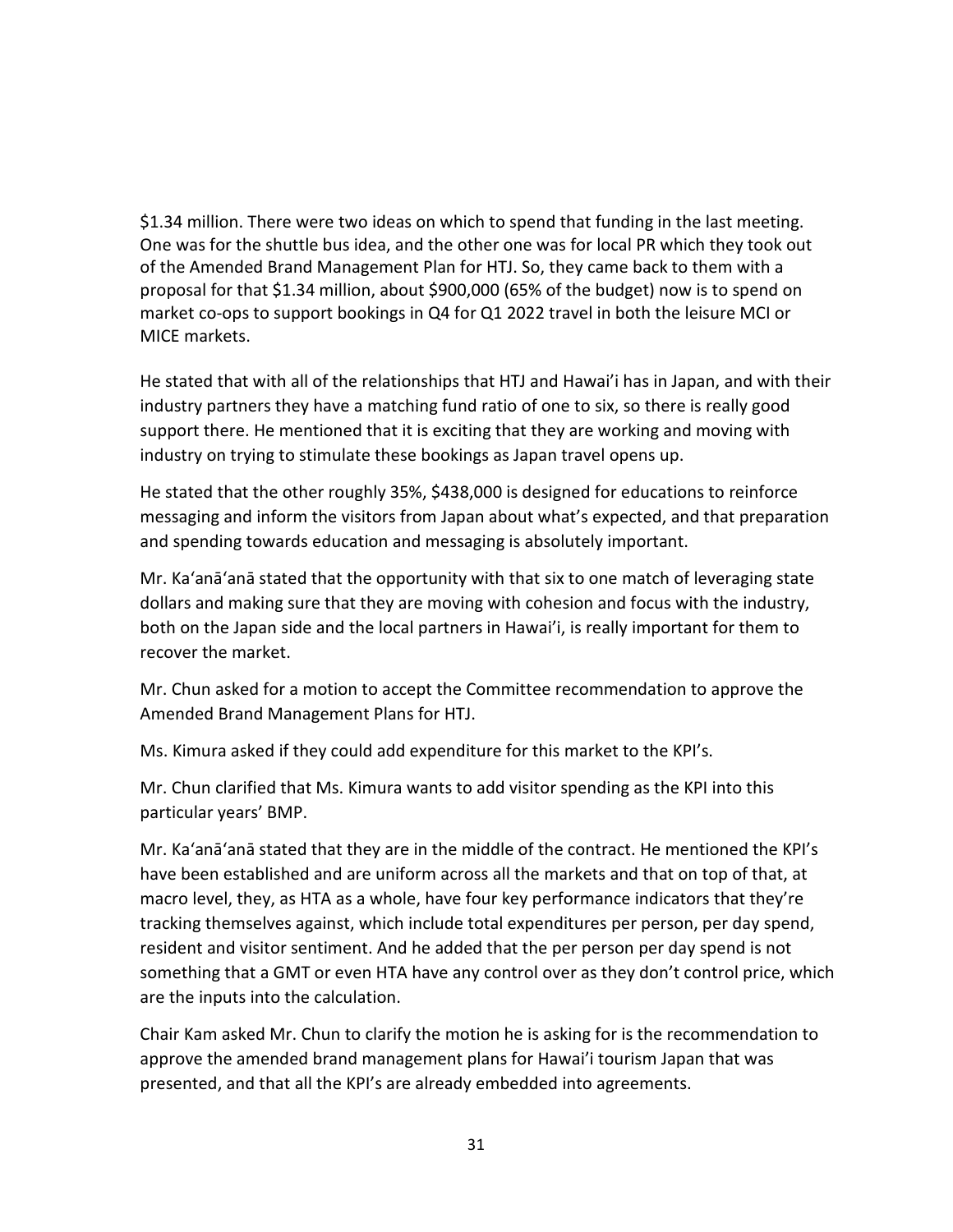Mr. Chun confirmed yes, for the remainder of this calendar year.

Mr. Ka'anā'anā emphasized that the key performance indicators and performance measure outcomes that they track across each market are set and they cover everything from impressions and engagement.

Mr. Arakawa stated that they should look at addressing the tracking and monitoring the per person per day spending.

Mr. Ka'anā'anā stated that those KPI's are tracked monthly so in the market insights and the general tracking, those things are all constantly reported, which he would assume they will continue, and Ms. Kimura's intention was to track that.

Ms. Kimura stated that they do have control over the spending - it is one of O'ahu's action plans.

Mr. Atkins stated that they know about the one and six and there's going be a dollar amount for every program, so the reason for tracking that is to understand the necessary return on the investment when doing the programs.

Mr. Ka'anā'anā stated that they can track that, but the presentation slide is a total of all coop's investments combined.

Mr. Chun asked for a motion to approve the amendments to the brand management plan for Hawai'i Tourism Japan. Mr. Kam made a motion and was seconded by Mr. Downing. Mr. Regan confirmed the votes through roll call, and it was unanimously approved.

**11. Presentation and Discussion on results of the 2021 PGA events and associated activities and then the recommendations to approve FY2022 funds for CY2022 events and activity** Chair Kam recognized Mr. Chun. Mr. Chun referred to page 237 and stated that yesterday LPGA Tour 2021 results summary from the three events that they had this past year was presented. The total market value over \$19 million was similar to 2020, and about 172 hours of programming that was more than in 2020 and charitable donations of over \$2 million which was also a higher number than in 2020.

He stated that the economic impact what was lower because of the fact that visitor spending, economic impact and tax revenue was impacted by the decrease attendance for the events this year due the to the pandemic, and there was a discussion about trying to secure more PGA events for Hawai'i in the future.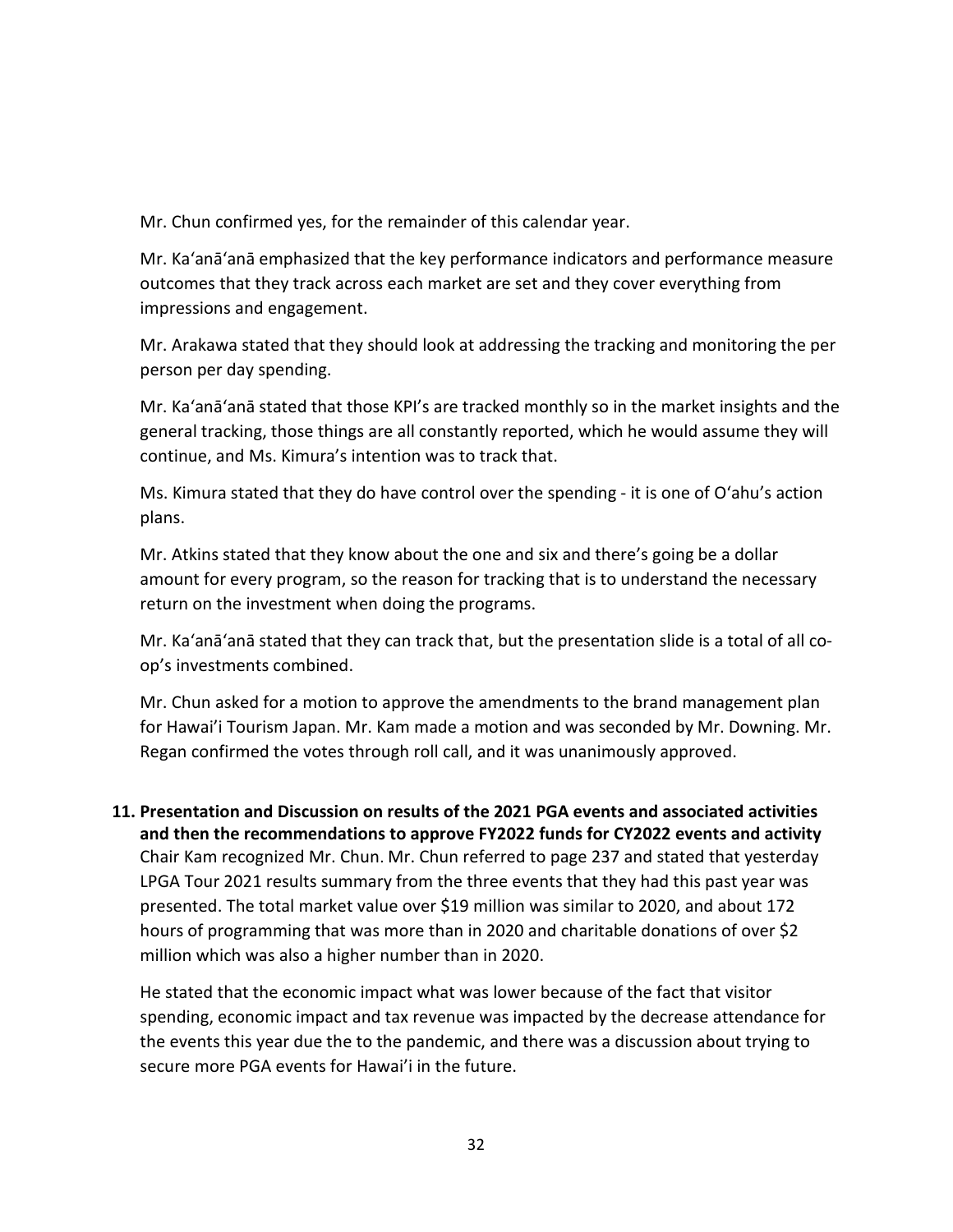Mr. Ka'anā'anā stated that this is part of the commitment, and this is the final year of the current PGA contract and so this would be for the funding that would allow them to fulfill that commitment for CY2022.

Mr. Chun asked for a motion to approve the FY 2022 funds for PGA Tour 2022 events and activities.

Ms. Kimura stated that the amount is \$1.5 million.

Mr. Ka'anā'anā stated that the final year amount is \$2.17 million.

Mr. Chun stated that the net total is \$1.6 million.

Mr. Ka'anā'anā clarified that the current contractual agreement that they have is for \$2,177,800. Part of that is a marketing fund that is administered by HVCB, and so when you net those two numbers out, that's where that other number is coming from, but the funding required to fulfill the contractual agreement. Mr. Regan confirmed the votes through roll call, and it was unanimously approved.

## **12. Presentation and Discussion of 2021 Activities Related to HTA's Cruise Consultant and the Recommendation to Approve FY2022 Funds to Support CY2022 Activities**

Mr. Chun referred to page 248 of the packets. He reported on the presentation from their cruise consultant, stating that they spoke through the 2020 to 2021 timeline of activities. He mentioned how the contemporary brands historically make up about 60% of all of the cruise business, and that the focus on premium, luxury and specialty brands make up about the balance of that 40% of Hawai'i capacity. There was a discussion about the industry's extensive health and safety protocols and that it is important to communicate that out to the public.

Mr. Ka'anā'anā stated that a major component of this is for a fam tour. He mentioned when the timing is appropriate and if it is appropriate, they would trigger a fam tour, as there's been a lot of turnover in the past, so making sure that they can bring all the key stakeholders on those selling cruises to Hawai'i route developers.

Mr. Chun stated that the Board unanimously recommended approval of the proposed timeline of activities and events and the budget for that, so as Mr. Ka'anā'anā said, it's requesting an additional \$50,000 for that fam trip, conferences, and travel so the total budget request is \$100,000.